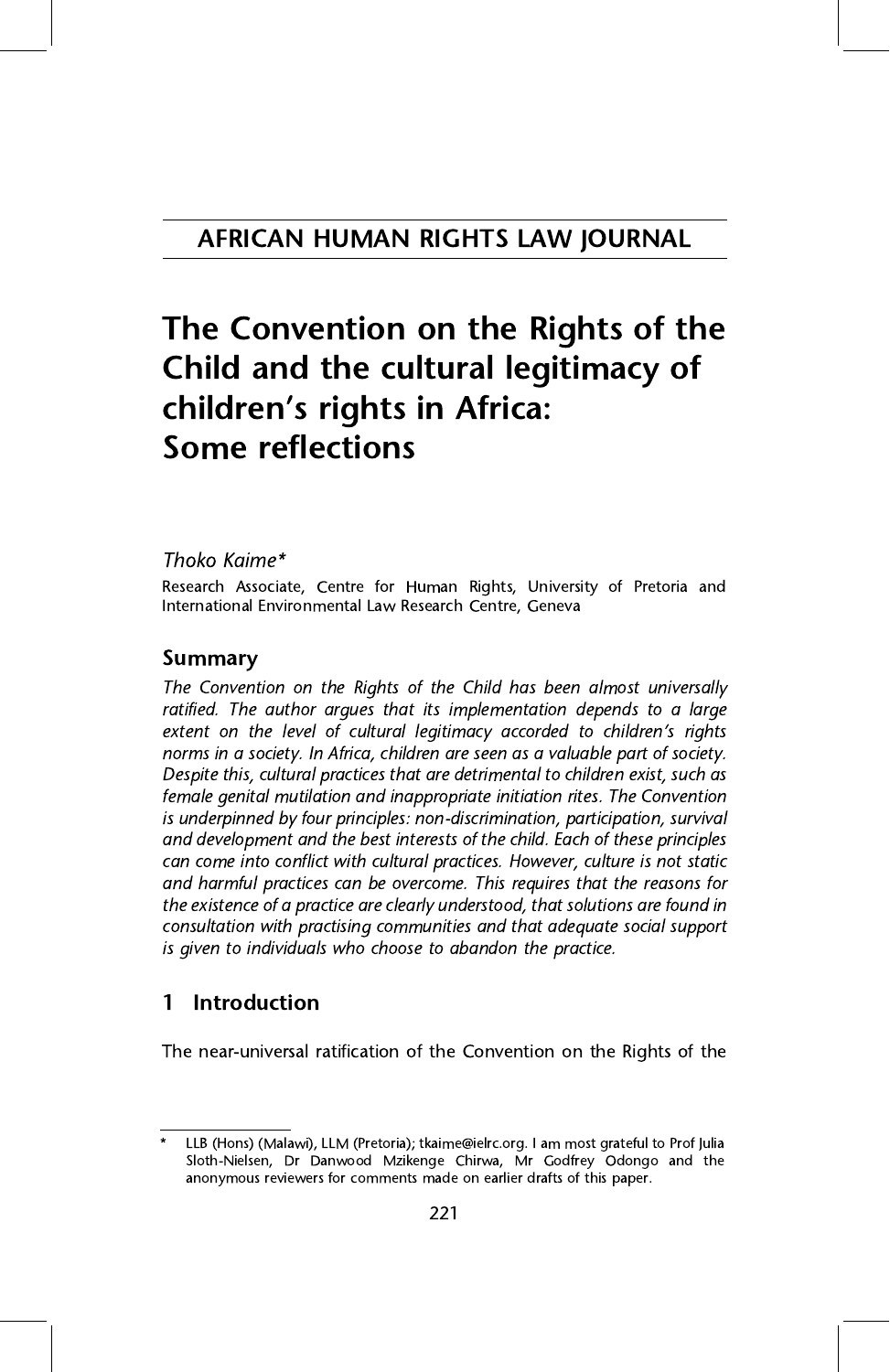Child (Convention or CRC) affirms a shared recognition of the univers-<br>ality of children's rights and indicates increasing support and accenality of children's rights and indicates increasing support and accep $t_{\text{infl}}$  children's rights.<sup>2</sup> Significantly, however, the universalisation of chil-<br>dren's rights has not precluded attemnts to temper the implementation dren's rights has not precluded attempts to temper the implementation<br>of CRC with the particular socio-cultural experiences of the diverse societies which have subscribed to its normative framework.<sup>3</sup> The call societies which have subscribed to its normative framework.<sup>3</sup> The call<br>for 'culturalisation' has been justified in terms of the economic, social for 'culturalisation' has been justified in terms of the economic, social,<br>cultural and political diversity that characterises the community of cultural and political diversity that characterises the community of states.<sup>4</sup> It has been argued that an approach which is sympathetic to these differences infuses cultural legitimacy and therefore efficacy to the whole enterprise of children's rights.<sup>5</sup> Cultural legitimacy denotes the quality of being in conformity with the accepted principles or rules and quality of being in conformity with the accepted principles or rules and<br>standards of a particular culture. The defining characteristic of cultural legitimacy is the authority derived from internal validity.<sup>6</sup> A culturally legitimate norm, rule or value is respected and observed by members of the particular culture, presumably because it is assumed to bring benefits to the members of that particular culture. The corollary of this is that a rule or norm which does not command adequate legitimacy will not enjoy sufficient observance or support.

In the context of Africa, the desire for culturally appropriate norms has led to calls for a regime of children's rights, not only founded upon<br>CBC but also informed by African cultural beritage.<sup>7</sup> This approach CRC, but also informed by African cultural heritage.<sup>7</sup> This approach

Convention on the Rights of the Child, adopted 20 November 1989 (entered into force 2 September 1990). CRC has been ratified by every state in the world except the United States of America and Somalia. See Office of the United Nations High Commissioner for Human Rights 'Status of ratifications of the principal international human rights treaties' http://www.ohchr.org/english/countries/ratification/11.htm<br>(accessed 12 August 2005) (accessed 12 August 2005). 2 See B Rwezaura 'Law, culture and children's rights in Eastern and Southern Africa' in

W Ncube (ed) Law, culture, tradition and children's rights in Eastern and Southern Africa (1998) 289; M Santos Pais 'A human rights conceptual framework for UNICEF'<br>Innocenti essays (1999) 5 http://www.unicef-icdc.org/publications/pdf/essay9.pdf (accessed 22 September 2005).

 $3\degree$  See eg A Armstrong *et al* 'Towards a cultural understanding of the interplay between children's and women's rights: An Eastern and Southern African perspective' (1995) 3 International Journal of Children's Rights 333-368; B Ibhawoh 'Between culture and constitution: Evaluating the cultural legitimacy of human rights in the African state (2000) 22 Human Rights Quarterly 838 839.

<sup>&</sup>lt;sup>4</sup> See F Viljoen 'The African Charter on the Rights and Welfare of the Child' in CJ Davel<br>(ed) Introduction to child law in South Africa (2000) 214 218, noting that CRC failed to address some issues which were particular to Africa due to the need for consensus. See also JAM Cobbah 'African values and the human rights debate: An African perspective'<br>(1987) 9 Human Rights Quarterly 309

<sup>(1987) 9</sup> Human Rights Quarterly 309.<br>See generally the essays collected in P Alston (ed) Best interests of the child: Reconciling<br>culture and human rights (1994).

See AA An-Na'im 'Problems of universal cultural legitimacy for human rights' in AA An-Na'im & FM Deng (eds) Human rights in Africa: Cross-cultural perspectives (1990) 331 336.<br><sup>7</sup> Viljoen (n 4 above) 218-219.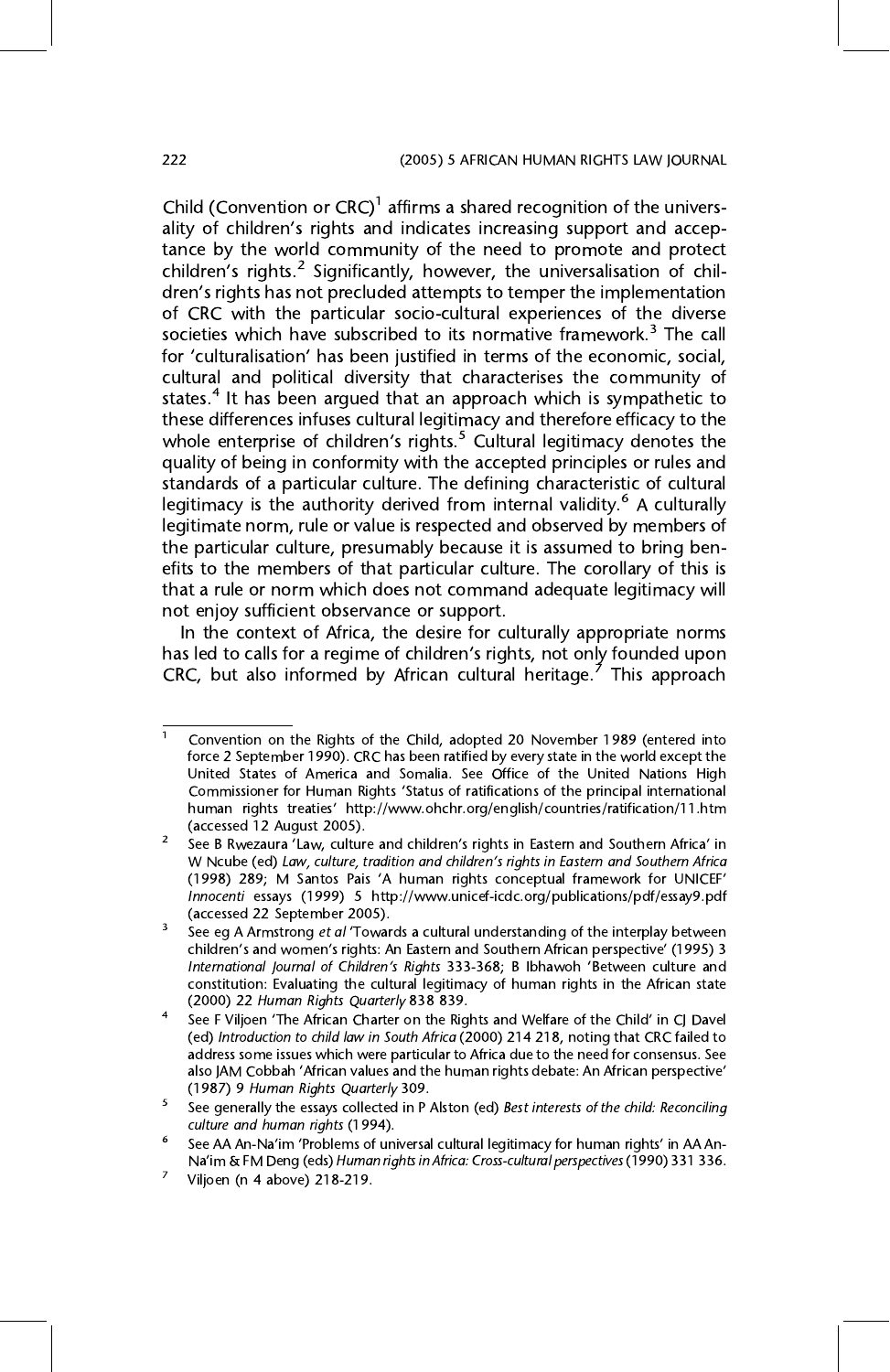decries the trumping of traditional African practices in favour of practices and ideologies perceived or described as non-African. However, the call for a distinctively African approach to the implementation of children's rights calls into question some cultural practices which impact negatively on the rights of children.<sup>8</sup> The challenge, therefore, impact negatively on the rights of children." The challenge, therefore,<br>is how to implement children's rights in a culturally appropriate manis how to implement children's rights in a culturally appropriate man-<br>ner, whilst at the same time ensuring that harmful practices are not ner, whilst at the same time ensuring that harmful practices are not protected under the quise of cultural propriety.

This contribution argues that the success of children's rights imple-<br>mentation strategies in Africa depends to a large extent on the level of mentation strategies in a large ends to a large entert on the level of<br>cultural legitimacy accorded to children's rights norms. It demonstrates<br>that the protection and promotion of children's rights are culturally that the protection and promotion of children's rights are culturally<br>legitimate goals. However, the implementation of universal norms respecting children's rights within African cultures<sup>9</sup> will in some cases<br>he impeded by practices or values which enjoy cultural legitimacy but are incompatible with the children's rights. It is, therefore, suggested<br>that the general legitimacy accorded to the protection of children that the general legitimacy accorded to the protection of children the legitimacy of these deleterious practices. It is submitted that such changes will be achieved only through the adoption of culturally legitchanges will be achieved only through the adoption of culturally legit-<br>imate and accentable forms of discourse imate and acceptable forms of discourse.

### 2 The cultural legitimacy of children's rights within African societies

The fundamental value underlying the International Bill of Rights<sup>10</sup> is the notion of the inherent dignity and integrity of every human being, whether child or adult.<sup>11</sup> All the civil, political and cultural rights recog-

 $\overline{8}$  It must be noted that the tension between culture and children's rights is but part of a larger interaction between culture and human rights in general. In this respect, lbhawoh observes that '[q]uestions remain, however, as to how best to strike the delicate balance between individual human rights standards quaranteed by the state and collective cultural rights claimed by groups'. See Ibhawoh (n 3 above) 843-844.

<sup>&</sup>lt;sup>9</sup> In this discussion, culture is defined in its widest meaning, that is the 'totality of values, institutions and forms of behaviour transmitted within a society . . . this wide concept of institutions and forms and forms of the culture covers Weltauschauung [world view], ideologies and cognitive behaviour'. See<br>R Preswick 'The place of intercultural relations in the study of international relations' R Preswick 'The place of intercultural relations in the study of international relations'<br>(1978) 32 Year Book of World Affairs 251. For other definitions of culture, see AL Kroeber & C Kluckhohn (eds) Culture: A critical review of concepts and definitions (1963).

<sup>&</sup>lt;sup>10</sup> The International Bill of Rights refers to the compendium of documents comprising the Universal Declaration of Human Rights, adopted 10 December 1948, UN GA Res 217 A (III) (1948); International Covenant on Civil and Political Rights (CCPR), adopted 18 December 1966 (entered into force 23 March 1976), UN Doc/A/6316 (1966); and International Covenant on Economic, Social and Cultural Rights (CESCR), (1966); and International Covenant on Economic, Social and Cultural Rights (CESCR), adopted 16 December 1966 (entered into force 3 january 1976), UN Doc A/631616<br>(1966) (1966).<br><sup>11</sup> See An-Na'im (n 6 above) 356.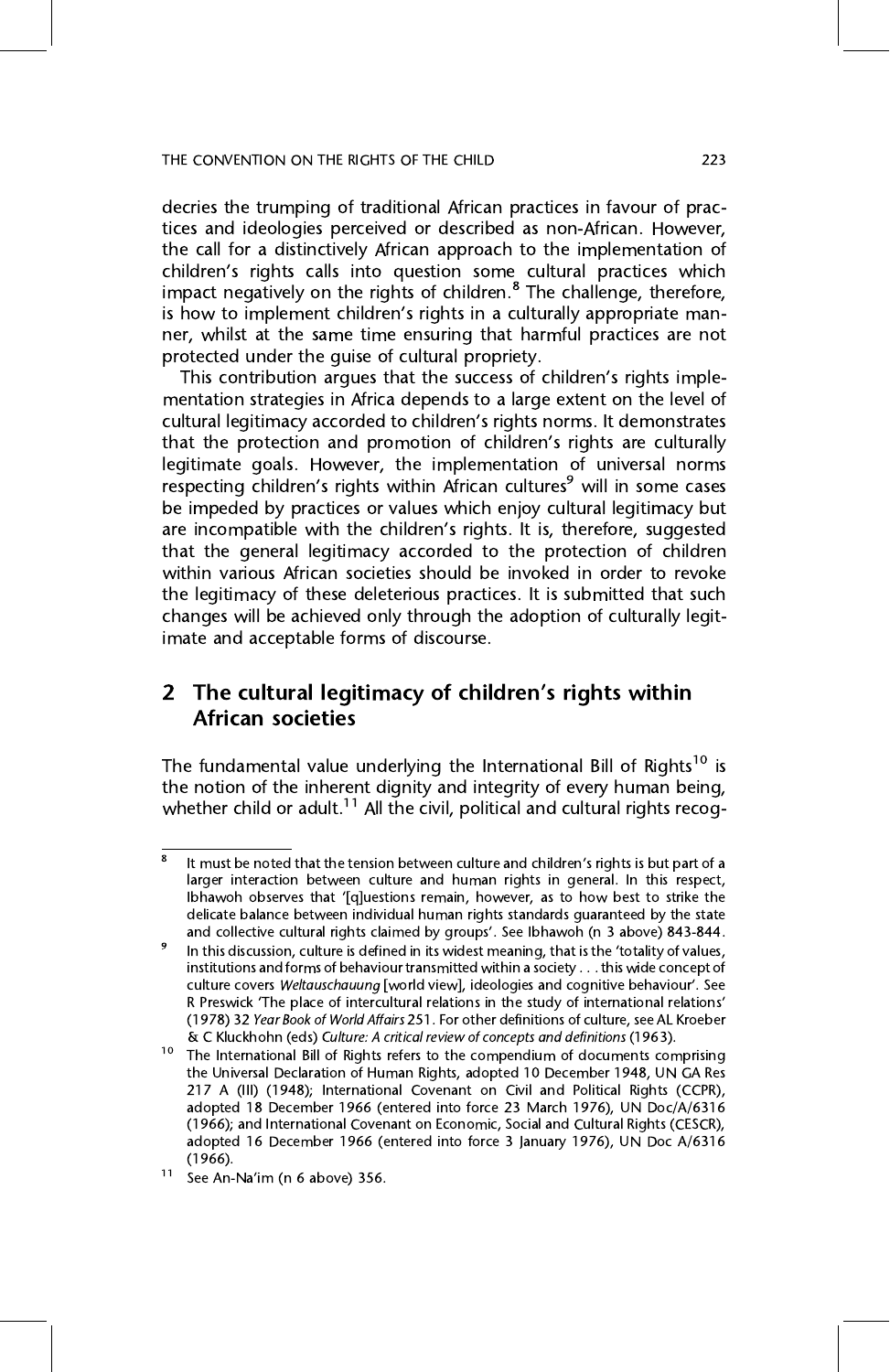nised by the Universal Declaration of Human Rights (Universal Declaration),<sup>12</sup> and elaborated on in the International Covenant on Civil and tion), <sup>2</sup> and elaborated on in the International Covenant on Civil and<br>Political Rights (CCPR)<sup>13</sup> and the International Covenant on Economic Political Rights (CCPR)<sup>13</sup> and the International Covenant on Economic,<br>Social and Cultural Rights (CESCR) <sup>14</sup> are the necessary implications or practical manifestation of the inherent dignity and integrity of the human person.<sup>15</sup> The intrinsic value attached to human dignity and the integrity of individuals may be traced throughout the value and belief systems of those cultures that constitute the human race.<sup>16</sup> Thus, all human beings and societies share certain fundamental interests, concerns and values that may be identified and articulated as the framework for a common culture of universal human rights.<sup>17</sup>

In Africa, traditional value systems recognise human dignity and integrity of the individual as fundamental values.<sup>18</sup> The concept of integrity of the individual as fundamental values.<sup>18</sup> The concept of<br>human dignity entails that all humans by virtue of being human, are  $h_{\text{m}}$  and  $h_{\text{m}}$  and  $h_{\text{m}}$  all humans, by  $h_{\text{m}}$  and  $h_{\text{m}}$  are  $h_{\text{m}}$  and  $h_{\text{m}}$  are  $h_{\text{m}}$  and  $h_{\text{m}}$  and  $h_{\text{m}}$ entitled to humanity, respect and dignity. These principles and ideals<br>manifest themselves in traditional society's responsibility to provide for manifest themselves in traditional society's responsibility to provide for<br>the security and survival needs of its members <sup>20</sup> Although the protecthe security and survival needs of its members.<sup>20</sup> Although the protection of human dignity is not structured in terms mimicking western human rights discourse, African traditional culture supports the idea and practice of human rights. $21$ 

In relation to children, the African view of human rights manifests itself in the recognition that children are a valuable part of the society.<sup>22</sup>

<sup>12</sup> Universal Declaration (n 10 above).<br>
13 CCPR (n 10 above).<br>
14 CESCR (n 10 above).<br>
15 Santos Pais (n 2 above) 1, noting that all human rights, civil, political, economic, social and cultural, are inherent to the dignity of every person. See also An-Na'im (n 6

<sup>&</sup>lt;sup>16</sup> See generally A Pollis 'Cultural relativism revisited: Through a state prism (1996) 18<br>Human Rights Quarterly 316 320, noting that the 'universalisation [of human rights] ... can be located not in rights notions, but in the fact that all societies have conceptions of morality, justice, and human dignity'. See also A Dundes Renteln<br>International human rights: Universalism versus relativism (1990)

International human rights: Universalism versus relativism (1990).<br><sup>17</sup> See AA An-Na'im 'Toward a cross-cultural approach to defining international standards of human rights: The meaning of cruel, inhuman, or degrading tr or punishment' in AA An-Na'im (ed) Human rights in cross-cultural perspectives: A quest<br>for consensus (1991) 19

for consensus (1991) 19.<br>See generally DM Wai 'Human rights in sub-Saharan Africa' in A Pollis & P Schwab (eds) Human rights: Cultural and ideological perspectives (1979) 115.

 $19$  See M Mutua 'The Banjul Charter and the African cultural fingerprint: An evaluation of the language of duties' (1995) 35 Virginia Journal of International Law 339 346-358; FM Deng <sup>'</sup>A cultural approach to human rights among the Dinka' in An-Na'im & Deng (n 6 above) 261 266.

<sup>&</sup>lt;sup>20</sup> Pollis (n 16 above) 342. See also RA Baah *Human rights in Africa: The conflict of implementation (2000); PJ Magnarella 'Assessing the concept of human rights in* Africa' (2001) 1 Journal of Human Rights and Human Welfare 25.

<sup>&</sup>lt;sup>21</sup> See generally AS Preis 'Human rights as cultural practice: An anthropological critique' (1996) 18 Human Rights Quarterly 286.

<sup>&</sup>lt;sup>22</sup> Armstrong *et al* (n 3 above) 336.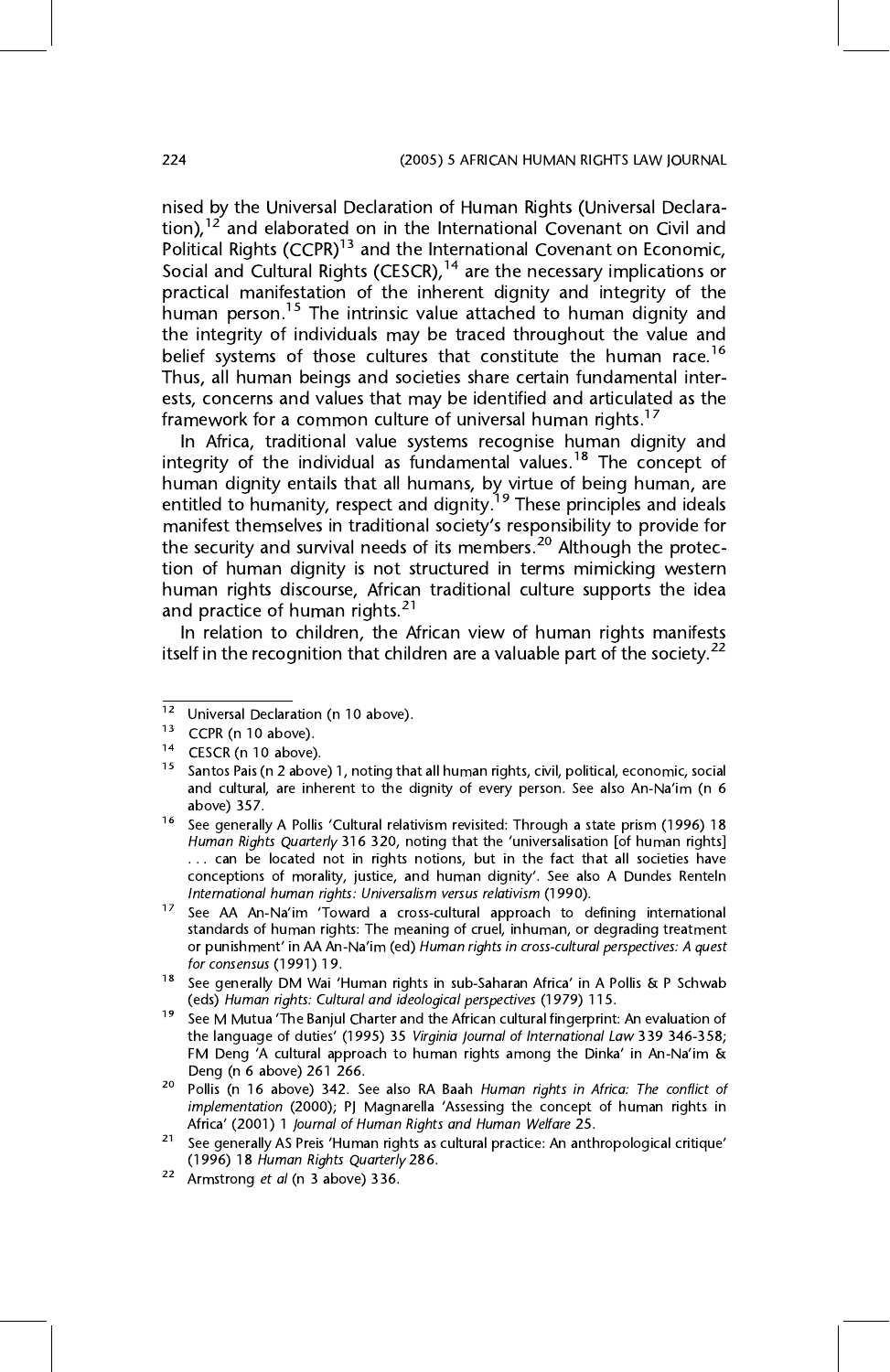Capturing the essence of such recognition, the Swazi proclaim that bantfwana bangulimba loya embili; the Nyanja declare ana ndiwo tsogolo lathu; the Banyarwanda insist abana nibo rwanda rwejo. Translated literally, these expressions mean that 'children are the future' and they<br>convey the notion that children must be protected and nurtured else convey the notion that children must be protected and nurtured, else worth of children and the need to protect them.

More importantly, however, African culture recognises childhood as a special, precarious and fragile stage of the human being which requires special protection.<sup>23</sup> This perception is translated into the traditional responsibility to provide for the security and survival needs<sup>24</sup> of children responsibility to provide for the security and survival needs<sup>24</sup> of children<br>and ensure their physical and psychological well-being <sup>25</sup> The survival and ensure their physical and psychological well-being.<sup>25</sup> The survival<br>and development of children are legitimate goals of traditional society.<sup>26</sup> and development of children are legitimate goals of traditional society.<sup>26</sup><br>Based on the above observations, it is concluded that the protection

of children's rights is not a concept alien to traditional African culture.<br>Consequently, international human rights principles relating to the pro-Consequently, international human rights principles relating to the pro- $\frac{1}{2}$  for the child  $\frac{1}{2}$  find  $\frac{1}{2}$  find  $\frac{1}{2}$  find  $\frac{1}{2}$  conception of childhood of human rights and the construction of childhood.

### 3 The relationship between culture and children's rights: Problematising the paradox of cultural primacy

Although CRC gives individual rights to children, it also emphasises relationships.<sup>27</sup> Consequently, the survival, development and protection of children are dependent upon their families.<sup>28</sup> This is hardly surprising, considering that the majority of children are nurtured, socialised, developed and trained into adulthood principally within the confines of the family environment, interacting with other social institutions, such as schools and churches.<sup>29</sup> To this end, CRC proclaims

<sup>&</sup>lt;sup>23</sup> W Ncube 'The African cultural fingerprint? The changing concept of childhood' in Ncube (n 2 above).

<sup>&</sup>lt;sup>24</sup> Thus, eg, the birth of a child will be greeted with elaborate procedures whereby ancestors who live in the spirit world are called upon to take care of the child as it makes its journey through life. Ceremonies which ensure this protection are conducted throughout the child's life.

See I Kellner 'Under the knife: Female genital mutilation as child abuse' (1993) Journal of Juvenile Law 118.

<sup>&</sup>lt;sup>26</sup> See generally T Lindholm *The cross-cultural legitimacy of human rights: Prospects for research* (1990) 4.

<sup>&</sup>lt;sup>27</sup> See V LeBlanc 'The implementation of the 1989 Convention on the Rights of the Child and the work of the United Nations High Commissioner for Refugees' in E Verhellen (ed) Understanding children's rights: Collected papers presented at the First International

<sup>&</sup>lt;sup>28</sup> It is in recognition of this that CRC deems the family as deserving of the necessary protection and assistance by the state; Preamble CRC para 5.

 $\frac{29}{2}$  Ncube (n 23 above) 13.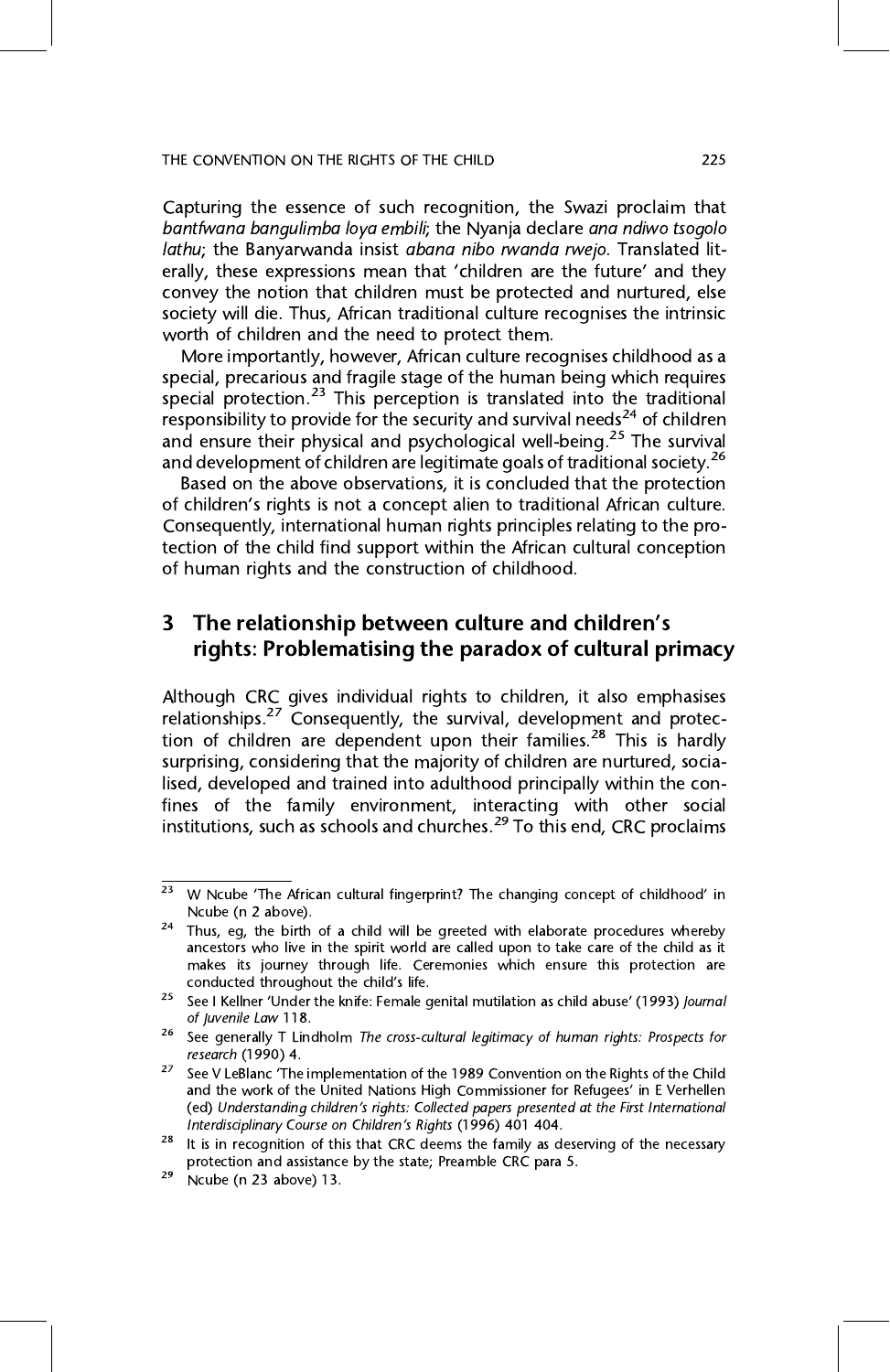that the family is the foundation of society and the natural environment for the growth and well-being of its members.<sup>30</sup>

Furthermore, CRC acknowledges the rights and duties of the family to nurture, socialise and develop their children in a manner consistent with local values, customs and traditions.<sup>31</sup> In this regard, CRC stipulates that state parties shall respect and protect the rights, duties and responsibilities of parents or members of the extended family or community, as may be regulated by local custom, in ensuring the proper socialisation of the child in the exercise or enjoyment of the rights recognised by CRC.<sup>32</sup> The Convention further recognises the role of parents and the family in providing appropriate direction and guidance in the exercise by the child of his or her rights, in a manner consistent with the child's evolving capacities.<sup>33</sup> Thus, it is firmly acknowledged within CRC that the family is the first environment where the children within CRC that the family is the first environment where the children are introduced to the values and norms of society.<sup>34</sup>

Significantly, CRC is not alone in emphasising the role of family and Explore in the upbringing of children. Africa's own human rights docu-<br>ments have a special place for family and cultural values. Thus, the African Charter on Human and Peoples' Rights (African Charter)<sup>35</sup> not<br>
only states that the family is the natural unit of society which shall be only states that the family is the natural unit of society which shall be protected by the state, but also declares that the family is 'the custodian of moral and traditional values recognised by the community'.<sup>36</sup> The current of moral and traditional values recognised by the community'.<sup>36</sup> The  $\frac{1}{2}$  and the state imposes a duty on the state the family in state<br>guarding such morals and traditional values.<sup>37</sup><br>The anneal to family tradition and African values is stressed further

The appeal to family, tradition and African values is stressed further<br>by the African Charter on the Rights and Welfare of the Child (African  $\frac{1}{2}$  Children's Charter),<sup>38</sup> which, apart from reproducing the above provi-<br>sions of the African Charter in article 18, affirms in its Preamble that the African approach to children's rights takes cognisance of the virtues of<br>African cultural heritage and the values of African civilisation which African cultural heritage and the values of African civilisation which should inspire and characterise the content of the rights of the African should  $39$ child. $39$ 

<sup>30</sup> 

<sup>&</sup>lt;sup>30</sup> Preamble CRC para 5.<br>
<sup>31</sup> Santos Pais (n 2 above) 5.<br>
<sup>32</sup> Arts 5, 18(1) & 27(2) CRC.<br>
<sup>33</sup> Art 14(2) CRC.<br>
<sup>34</sup> Santos Pais (n 2 above).<br>
<sup>35</sup> African Charter on Human and Peoples' Rights, adopted 27 June 1981 (ent

<sup>&</sup>lt;sup>36</sup> Art 18(1) African Charter.<br><sup>37</sup> Art 18(2) African Charter; Ncube (n 23 above) 13.<br><sup>38</sup> African Charter on the Rights and Welfare of the Child, adopted 11 July 1990 (entered<br>into force 29 November 1999) OAU Doc CAB/LE

<sup>&</sup>lt;sup>39</sup> Preamble African Children's Charter, para 6.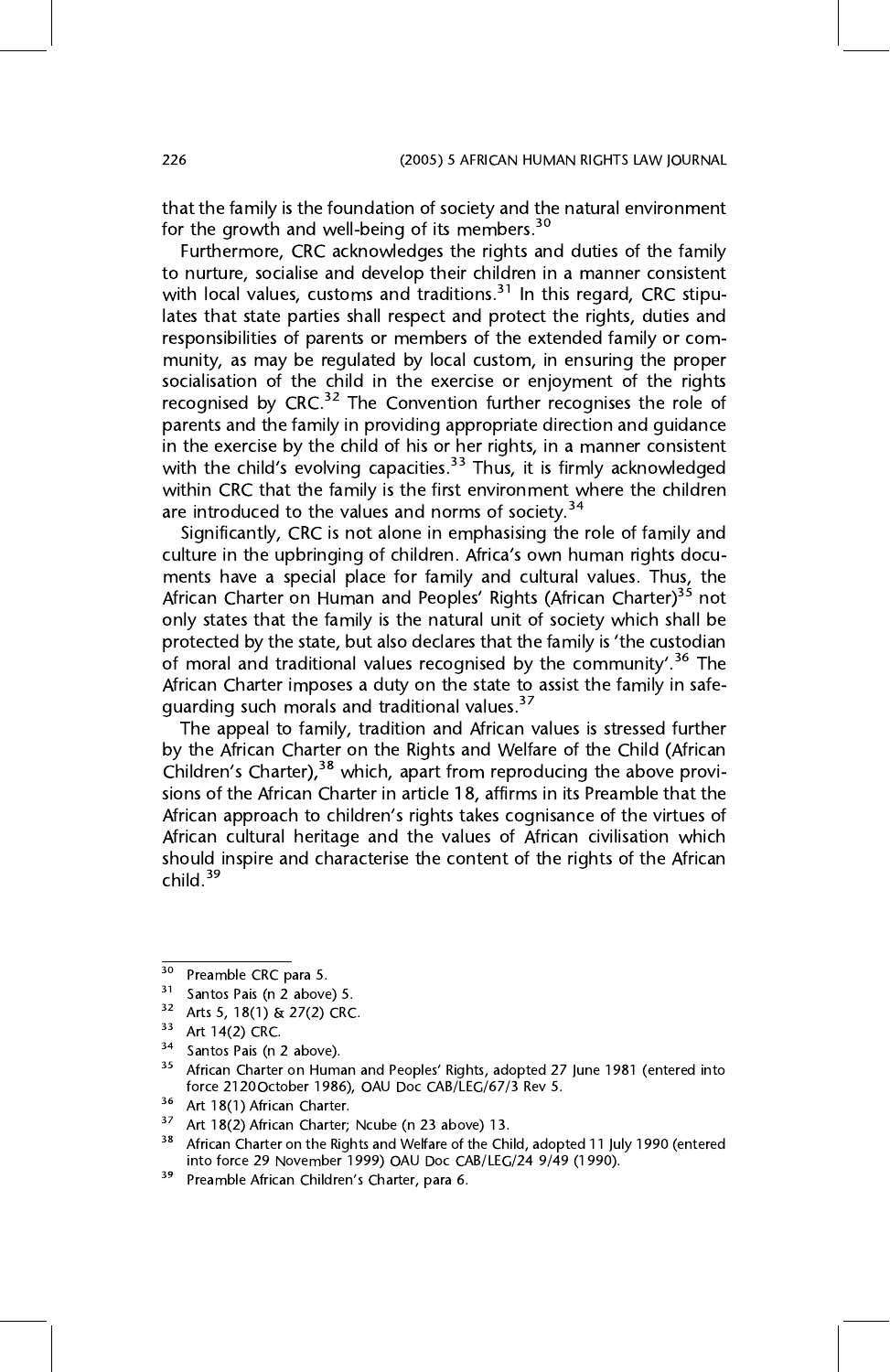The above analysis demonstrates the consensus that the family is central in the socialisation of children from childhood to adulthood.<sup>40</sup> It is equally recognised that such socialisation shall take place with due regard to each society's cultural context. Thus, according to Mutua, the<br>implementation of CRC within the African context must bear what he terms 'the African cultural fingerprint'.<sup>41</sup><br>In view of the foregoing it is submitted that under international law

In the foregoing, the culture that, under international law,<br>children's rights, family and culture are related in a dynamic and sym-<br>hintic relationship intended to achieve the rounded growth and develbiotic relationship intended to achieve the rounded growth and devel-<br>opment of the child. However, this happy relationship is endangered opment of the child child. However, the chippy continuing is enamgered<br>when practices which are considered 'cultural' conflict with the stan-<br>dards set by international buman rights norms. Significantly, practices dards set by international human rights norms. Significantly, practices inconsistent with CRC, such as son-preference, are often invoked under the pretext of proper cultural upbringing. The question, then, is: What values are to take precedence: cultural values or children's rights?<br>CBC addresses this conflict in part by providing in article 24(3) that

CRC addresses this conflict in part by providing in article 24(3) that state parties shall take all effective and appropriate measures with a view Finite Practicular and appropriate measure measures with a view and approximated to abolishing traditional practices prejudicial to the health of children.<sup>42</sup><br>In addition, it has been suggested that a bolistic reading of In addition, it has been suggested that a holistic reading of the provisions of CRC indicates that the substantive rights quaranteed under it supersede cultural considerations or practices which negate the essence of the rights.<sup>43</sup> Consequently, under CRC, it is the rights of children that

The African Children's Charter is even more unequivocal with regard<br>to the relationship between culture and children's rights. The African to the relationship between culture and children's rights. The African Children's Charter explicitly asserts its supremacy over any custom, tradition, cultural or religious practice inconsistent with the rights and obligations guaranteed under it.<sup>44</sup> This supremacy is elaborated further<br>under article 21(1), which stipulates that: under article 21(1), which stipulates that:

<sup>40</sup> 

<sup>40</sup> Ncube (n 23 above) 14.<br>
41 Mutua (n 19 above) 351.<br>
42 There are many traditional practices which are harmful to the child, but no one is in<br>
42 There are many traditional practices which are harmful to the child, but delegates of Canada, the United Kingdom and United States of America were in favour of formulations referring specifically to female circumcision. For a record of the debates, see S Detrick A commentary on the United Nations Convention on the Rights of the Child (1999) 415-419. See also D Johnson 'Cultural and regional pluralism in the drafting of the United Nations Convention on the Rights of the Child' in M Freeman &<br>P Veerman (eds) *The ideologies of children's rights* (1992) 95 109-110: M Freeman The P Veerman (eds) The ideologies of children's rights (1992) 95 109-110; M Freeman 'The morality of cultural pluralism' (1995) 3 International Journal of Children's Rights 1 6.

<sup>&</sup>lt;sup>43</sup> Ncube (n 23 above) 15.<br><sup>44</sup> Art 1(3) African Children's Charter. See also DM Chirwa 'The merits and demerits of the African Charter on the Rights and Welfare of the Child' (2002) 10 International Journal of Children's Rights 157 158; Viljoen (n 4 above) 219.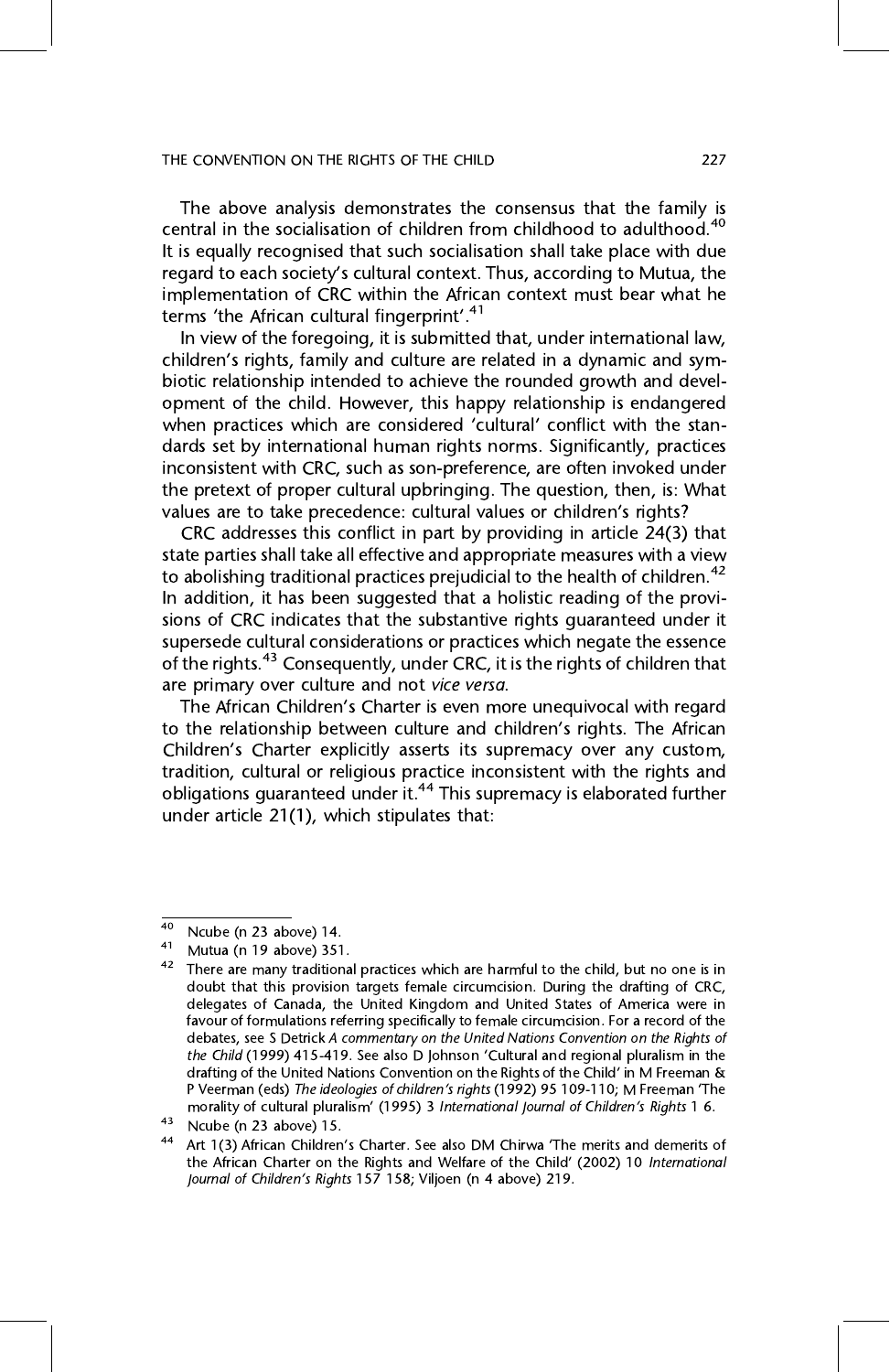States parties shall take all appropriate measures to abolish customs and practices harmful to the welfare, normal growth and development of the child and in particular:

- $(a)$  those customs and (b) these customs and practices prejudicial to the health or life of the child;
- (b) those customs and practices discriminatory to the child on the grounds of sex or other status.

Thus, the approach in international law is to favour those cultural practices which advance the promotion and protection of children's rights<br>and override those cultural practices which are considered deleterious to the protection of children's rights. It is intended that such an<br>annroach unholds children's rights whilst at the same time maintaining approach upholds children's rights, whilst at the same time maintaining the cultural integrity of the societies involved in such practices.<sup>45</sup>

However, such an approach is simplistic and its effectiveness is hampered by some pervasive cultural practices and attitudes which command even more legitimacy than the universal standards for the protection of children. The challenge, therefore, is to find a way to secure a re-evaluation of these competing interests to ensure that legitimacy is bestowed on the values in CRC, as opposed to the harmful macy is bestowed on the values in CRC, as opposed to the harmful practices.<br>This process calls for a two-stage process: first determining whether

the cultural practice in question is consistent with CRC; and, secondly, where the practice is found wanting, finding a suitable method of challenging the practice.

In the following review, I examine the role of general principles regarding children's rights in determining the compatibility of cultural<br>practices with CRC practices with CRC.

# with children's rights: The role of general principles

child's life, there are four principles that are so fundamental that they<br>may be considered as underninging the whole Convention. These may be considered as underpinning the whole Convention. These include non-discrimination, participation, survival and development and the best interests of the child.<sup>46</sup> Since these are the anchoring and the best interests of the child.<sup>46</sup> Since these are the anchoring<br>principles it is submitted that the compatibility of cultural practices principles, it is submitted that the compatibility of cultural practices

 $\frac{45}{45}$  See AA An-Na'im 'Cultural transformation and normative consensus on the best interests of the child' (1994) 8 International Journal of Law and Family 62 64; Ibhawoh (n 3 above) 839 842-843.

<sup>&</sup>lt;sup>46</sup> The Vienna Programme of Action links and gives equal weight to the principles of non-discrimination, best interests, survival and development and the views of the child in respect of CRC. See Office of the High Commissioner for Human Rights, Fact Sheet No 10 (Rev 1) 'The rights of the child', http://www.unhchr.ch/html/menu6/2/<br>fs10 htm (accessed 12 August 2005) fs10.htm (accessed 12 August 2005).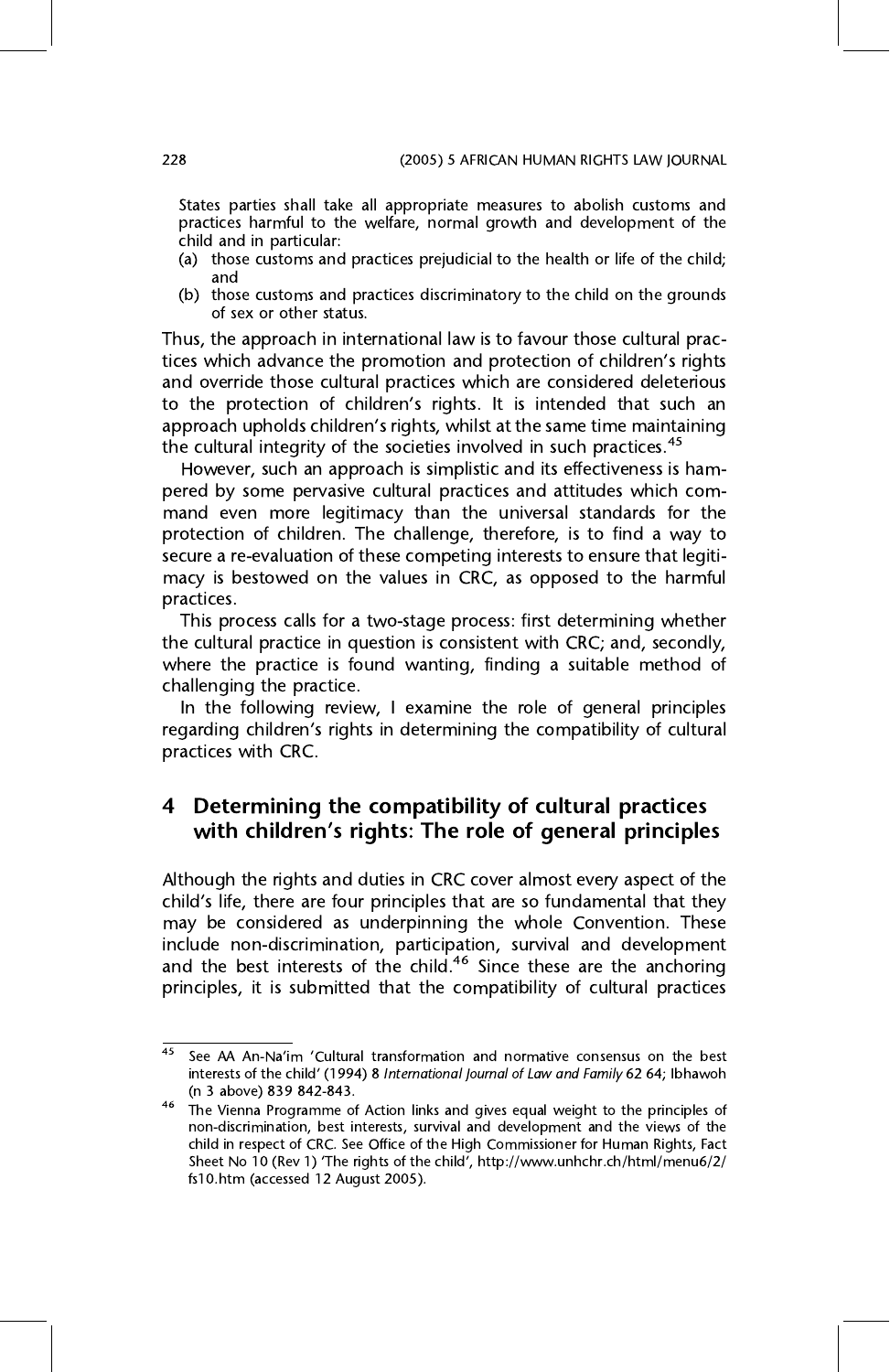#### THE CONVENTION ON THE RIGHTS OF THE CHILD 229 SECTION OF THE CHILD 229 SECTION OF THE CHILD 229 SECTION 229 SECTION 229 SECTION 229 SECTION 229 SECTION 229 SECTION 229 SECTION 229 SECTION 229 SECTION 229 SECTION 229 SECTIO

with the promotion and protection of children's rights may be gauged with reference to one or more of these principles. with reference to one or more of these principles.

#### $4.1$ Non-discrimination

Article 2 of CRC quarantees every child the enjoyment of the rights set forth in the Convention without discrimination.<sup>47</sup> This provision obligates state parties to ensure to all children within their jurisdictions the rights quaranteed in the Convention.<sup>48</sup> This not only implies that states must prevent discrimination, but also that they must ensure the positive enjoyment of the rights which enable all children to be recognised as equally valuable members of the society. In other words, every child within the state's jurisdiction holds all the rights guaranteed under CRC,<br>without regard to her sex or other status <sup>49</sup> It is therefore, submitted without regard to her sex or other status.<sup> $49$ </sup> It is, therefore, submitted that any cultural practice or notion which restricts the exercise or enjoyment of any of the rights set out in the Convention on the basis of the sex or gender of the child is not in conformity with international standards relating to the rights of the child.

Examples of practices that discriminate between girl children and boy children on the basis of their sex include son-preference and female circumcision. With regard to son-preference, Rwezaura notes that the practice is usually a symptom of a deeper form of discrimination that has come to be viewed as part of the community's culture and way of<br>life <sup>50</sup> Such discrimination manifests itself in the unequal allocation of life.<sup>50</sup> Such discrimination manifests itself in the unequal allocation of family resources between the girl child and her brothers. This gender bias often results in the girl child's fettered access to other rights, such as play,<sup>51</sup> health services,<sup>52</sup> educational opportunities<sup>53</sup> and ultimately her career choices.<sup>54</sup> In short, the socialisation of girls to accept an inferior position without question impacts negatively on their potential for development and has life-long repercussions.

Female circumcision, on which a plethora of literature exists,  $55$  is Female circumcision, on which a piethora of literature exists,<sup>35</sup> is<br>other cultural practice which is structured along gender lines. Female another cultural practice which is structured along gender lines. Female

<sup>47</sup> 

<sup>47</sup> See generally Detrick (n 42 above) 67-84.<br>
48 G van Bueren *The international law on the rights of the child* (1995) 40.<br>
49 J Kabeberi-Macharia 'Reconstructing the image of the girl child' in Ncube (n 2<br>
49 J Kabeberi protecting the rights of the girl child in Eastern and Southern Africa' in Ncube (n 2<br>above)  $28$ 

above) 28.<br>
<sup>50</sup> Rwezaura (n 49 above) 32.<br>
<sup>51</sup> Art 31 CRC.<br>
<sup>52</sup> Art 24 CRC.<br>
<sup>53</sup> Arts 28 & 29 CRC.<br>
<sup>54</sup> CK Rwezaura 'A path analysis of factors affecting girls' choices and careers in Tanzania'<br>
MEd thesis, Brandon U

 $55$  For a sample of the literature, see M Dembour 'Following the movement of a pendulum: Between universalism and relativism' in JK Cowan, M Dembour & RA Wilson (eds) Culture and rights: Anthropological perspectives (2001) 56-79;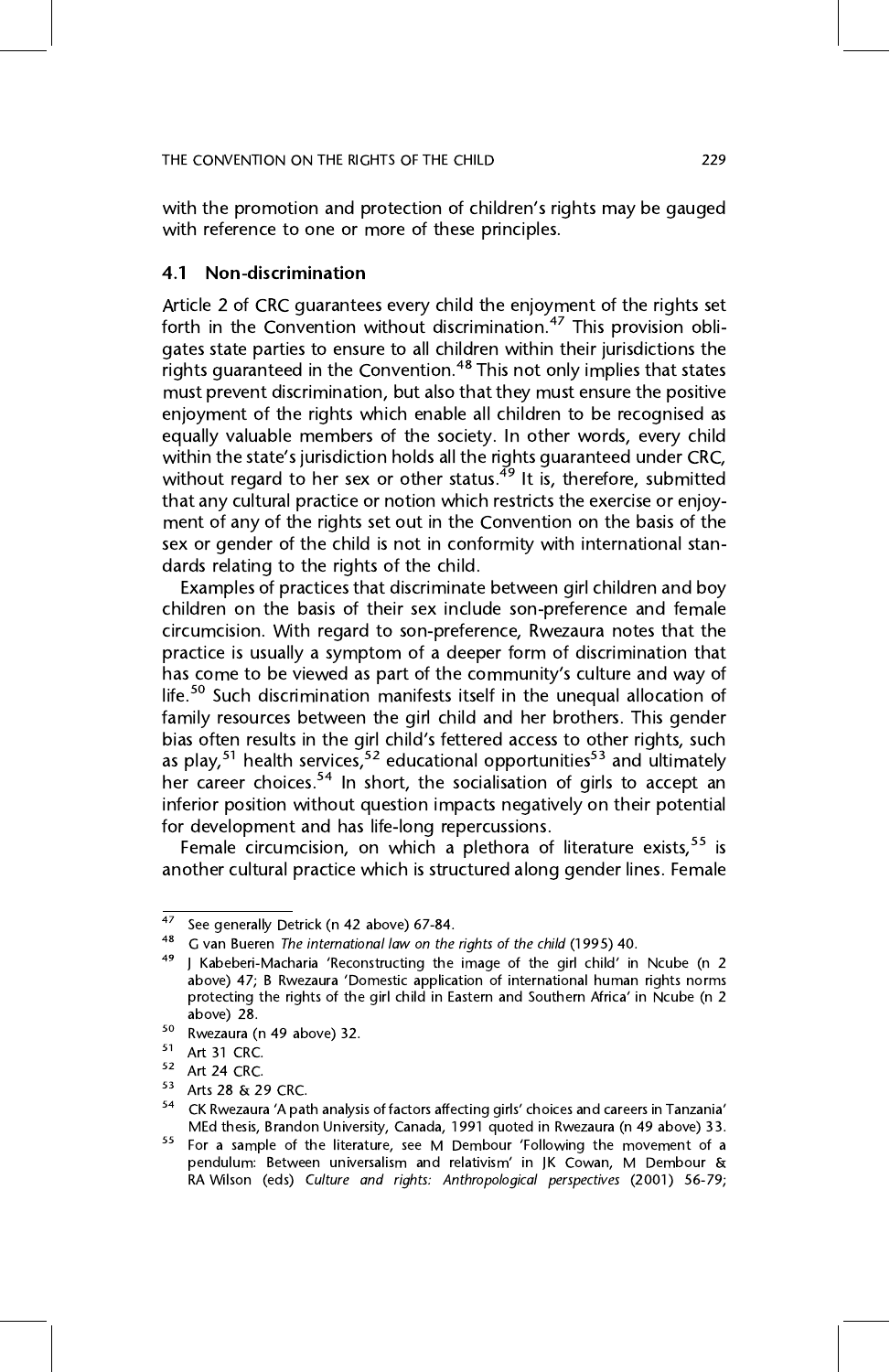circumcision is described as 'female genital mutilation' in most human<br>rights literature. However, some scholars are opposed to this descriprights literature. However, some stratume are opposed to the term<br>tion. They argue that the term 'female genital mutilation' implies a<br>value judgment and biases the discussion in favour of those opposed to the practice of traditional forms of 'genital surgery'. They suggest<br>that 'female circumcision' or 'clitoridectomy' is more appropriate that 'female circumcision' or 'clitoridectomy' is more appropriate because the intention of the practitioners is not to mutilate, but to circumcise.<sup>56</sup> Whilst noting that it makes no difference to the girl child whether she has a clitoridectomy or genital surgery, I will use the term female circumcision in deference to these arguments. The practice is intended to preserve the moral purity of women, ensure the fidelity of wives, enhance feminine hygiene and make the genital area more aesthetically pleasing.<sup>57</sup> Thus, the ritual is carried out on girl children on the basis of their gender<sup>58</sup> Apart from its discriminatory children on the basis of their gender. "Apart from its discriminatory<br>effects, female circumcision impacts negatively on other rights of the child. These include the right to health,<sup>59</sup> the right to be protected from physical or mental violence or injury<sup>60</sup> and the right to privacy <sup>61</sup> physical or mental violence or injury<sup>10</sup> and the right to privacy.<sup>61</sup><br>Thus it is clear that lalthough the above practices are premise

Thus, it is clear that, although the above practices are premised on gender discrimination, their impact results in more general violations of the rights of the child. It is, therefore, critical for the success of the the rights of the children's rights project that cultural practices which discriminate<br>hetween children must be addressed effectively and eradicated between children must be addressed effectively and eradicated.

### 4.2 Participation

CRC recognises children as autonomous beings and guarantees them participation rights.<sup>62</sup> Thus, the Convention requires that in all matters affecting children, their views must be given due weight in accordance affecting children, their views must be given due weight in accordance

<sup>(1989);</sup> H Lewis 'Between Irua and ''female genital mutilation'': Feminist human<br>rights discourse and the cultural divide' (1995) 8 Harvard Human Rights Law Journal 1: rights, discourse and the cultural divide' (1995) 8 Harvard Human Rights Law Journal 1; AT Slack 'Female circumcision: A critical appraisal' (1988) 10 Human Rights Quarterly<br>437; A Finder 'De minimis non curat lex: The clitoris, culture and the law (1993) Journal of Transnational Law and Contemporary Problems 417.

<sup>&</sup>lt;sup>56</sup> See I Gunning 'Arrogant perception, world travelling and multicultural feminism: The case of female genital surgeries (1992) 23 Columbia Human Right Law Review 189 193; LM Thomas 'Ngaitana (I will circumcise myself): The gender and intergenerational politics of the 1950 ban on clitoridectomy in Meru, Kenya' (1996) 8 Gender and<br>History 338-363: Mutua (n. 19 above)

History 338-363; Mutua (n 19 above).<br>57 See S Simms 'What's culture got to do with it? Excising the harmful tradition of female<br>57 Circumcision' (1993) 106 Harvard Law Review 1944 1949.

 $58$  See J Kabeberi-Macharia 'Female genital mutilation and the rights of the girl-child in Kenya' in Ncube (n 2 above) 249 256.<br>
<sup>59</sup> Art 24 CRC.<br>
<sup>60</sup> Art 19(1) CRC.<br>
<sup>61</sup> Art 16(1) CRC.<br>
<sup>62</sup> Chirwa (n 44 above) 160.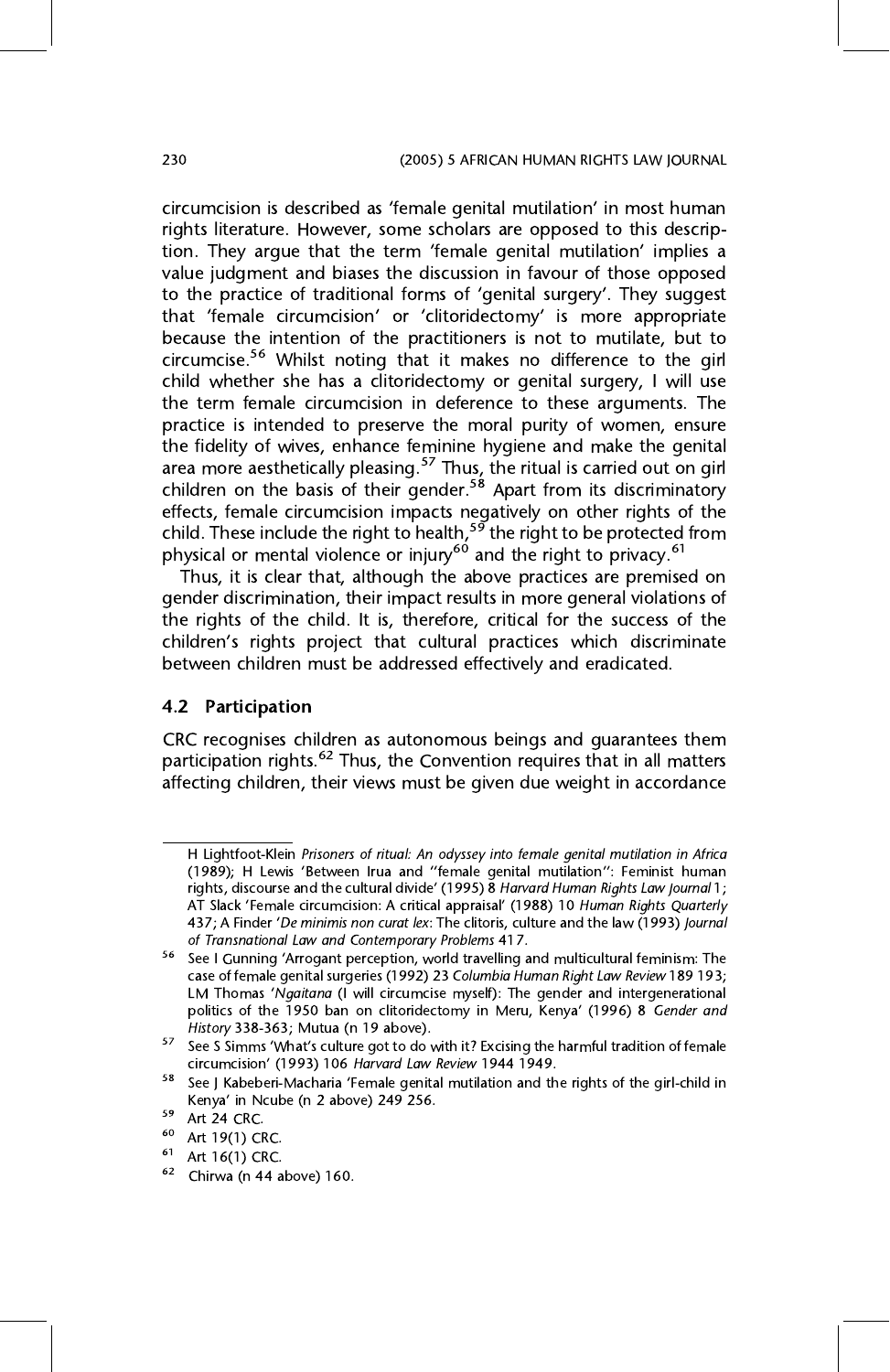#### THE CONVENTION ON THE RIGHTS OF THE CHILD 231 SECTION OF THE CHILD 231 SECTION OF THE CHILD 231 SECTION 231 SECTION 231 SECTION 231 SECTION 231 SECTION 231 SECTION 231 SECTION 231 SECTION 231 SECTION 231 SECTION 231 SECTIO

with their age and maturity.<sup>63</sup> CRC concretises this requirement by providing children with the right to freely express their opinions.<sup>64</sup> Consequently, it is submitted that cultural practices or notions which prevent the child from expressing his or her views or which do not give due weight to the views of the child must be considered as inconsistent with the rights of the child.

In this respect, it is worth noting that, in many African traditional societies, the autonomy of the child is often heavily constrained.<sup>65</sup> Notions of the child and childhood are generally premised on the idea that it is only adults that know what is best for children.<sup>66</sup> From an early age, children are taught to defer and revere the elderly.<sup>67</sup> Thus, the relationship between children and adults is characterised by enor- $\frac{1}{2}$  final reconstructionship between  $\frac{1}{2}$  and  $\frac{1}{2}$  in turn is reinforced by the ethic of domi $m$ s  $\frac{1}{2}$   $\frac{1}{68}$ nance'.<sup>68</sup><br>The denial of participation rights to children results in a paternalistic

and problematic construction of child-adult relationships. Such a situation is not conducive to the realisation of the rights enshrined in CRC and only serves to facilitate the continuation of other practices which are harmful to the child.<sup>69</sup> It is submitted, therefore, that practices and notions which have the effect of directly or indirectly impinging on the child's participation rights must be challenged. To this end, the success<br>of the children's rights agenda in Africa depends to a large extent on a of the children's rights agenda in Africa depends to a large extent on a reconsideration of the position of children *vis-à-vis* their parents and the reconsideration of the position of children is the their parents and the development of a culture of listening on the latter's part.

### 4.3 Survival and development

Article 6 of CRC guarantees the child the inherent right to life and

<sup>63</sup> Art 12 CRC.<br>
64 Art 13 CRC. See also Chirwa (n 44 above) 160.<br>
65 However, see J Harwin in B Franklin (ed) *The handbook of children's rights: Comparative*<br> *policy and practice* (1995) 227 230, noting that this aspect society. She states that 'in virtually all societies, children's rights to determine their<br>uphringing are extremely limited, particularly in the case of young children' upbringing are extremely limited, particularly in the case of young children'.<br><sup>66</sup> See Chirwa (n 44 above) 160, noting that '[c]hildren are normally considered to be

deficient in their decision-making capabilities and deserving of protection' and that consequently '[d]ecisions concerning children are often made by a group of male elders'. See also B Rwezaura 'The duty to hear the child: A view from Tanzania' in<br>Ncube (p. 2 above) 57: C Himonga 'The right of the child to participate in decision Ncube (n 2 above) 57; C Himonga 'The right of the child to participate in decision making: A perspective from Zambia' in Ncube (n 2 above) 95.

<sup>&</sup>lt;sup>67</sup> B Rwezaura 'Changing community obligations to the elderly in contemporary Africa' in JM Eekelaar & D Pearls (eds) An aging world: Dilemma and challenges for law and social policy (1989) 113 116.

<sup>&</sup>lt;sup>68</sup> Rwezaura (n 66 above) 59.<br><sup>69</sup> With respect to female circumcision, Kabeberi-Macharia notes emphatically that '[t]he<br>issue of the girl child having a right to decide whether or not she wants to undergo the operation, or expressing her views does not arise'. See Kabeberi-Macharia (n 58<br>above) 260 above) 260.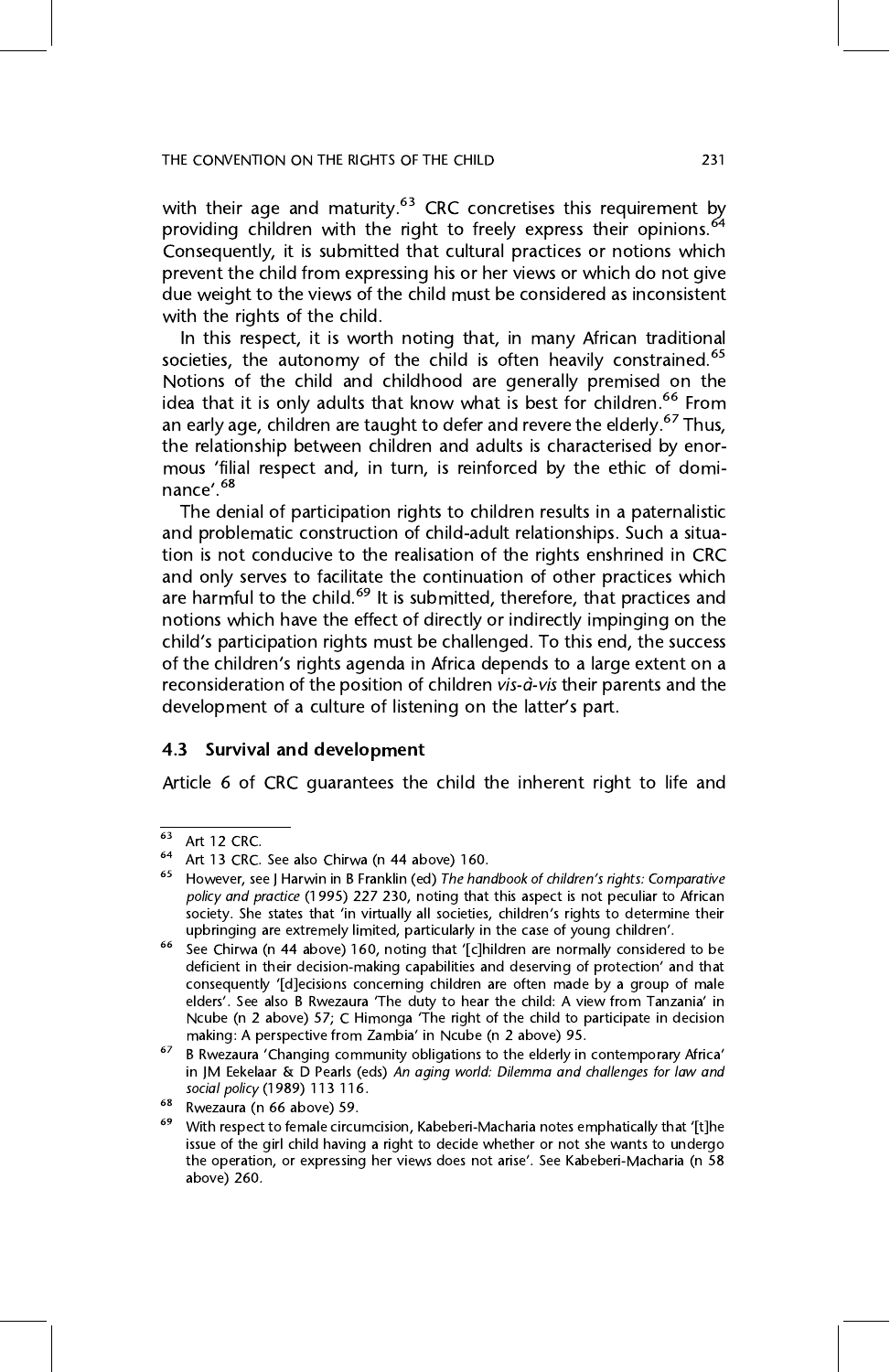obligates states to ensure to the maximum extent possible the survival and development of the child. The duty on the state to ensure to the maximum extent possible the survival and development of the child. emphasises the need to quarantee correlated rights that ensure the enjoyment of the right to life.<sup>70</sup> Amongst these associated rights are the right to enjoy the highest attainable standard of health, $71$  and the right to food, water and an adequate standard of living. Since survival is a precondition to the enjoyment of any rights accorded to children, it is submitted that any cultural practices which impact negatively on submitted that any cultural processes when impact negatively aspects of the child's survival rights are contrary to CRC.<br>Thus practices such as female circumcision, which impact peoatively

on the child's health rights and hence her survival rights, should be<br>addressed

4.4 Best interests of the child<br>Article 3 of CRC emphasises that, in all actions affecting the child, the best interests of that particular child must be a primary consideration. The best interests principle demands that any decision taken in respect of children must be directed at the enhancement of their growth and development. It does not entail the adoption of a paternalistic or knowall attitude on the part of parents or quardians,  $72$  but rather a careful balancing of the values and interests 'competing for the core of best interests'.<sup>73</sup> These interests include, but are not limited to, the opinions of the child the needs of the child and the risk of harm<sup>74</sup> Conseof the child, the needs of the child and the risk of harm.<sup>74</sup> Conse-<br>quently, cultural practices which threaten or harm the growth and development of the child cannot be said to be in conformity with the best interests principle.

In this regard, it is submitted that cultural practices which perpetuate or are premised on discrimination, or which severely circumscribe the child's participation, cannot be properly permitted to compete for the<br>core of the child's best interests. Similarly, practices which stand in the core of the child's best interests. Similarly, practices which stand in the way of a child's development and growth cannot be described as being in the best interests of the child and these, too, must be eradicated.

The preceding analysis demonstrates that general principles of CRC are crucial in determining the contribution, whether negative or positive, that African cultural values make in the protection and promotion tive, that African cultural values make in the protection and promotion of children's rights. In this regard, it is imperative that these principles

<sup>70</sup> 

The Van Bueren (n 48 above) 303.<br>
71 Art 24(1) CRC.<br>
72 Van Bueren (n 48 above) 47, noting that the best interests principle challenges the concept that 'parents are always capable of deciding what is in the best interests of their children'.

<sup>&</sup>lt;sup>73</sup> Van Bueren (n 48 above) 47.<br><sup>74</sup> See generally Detrick (n 42 above) 85-99.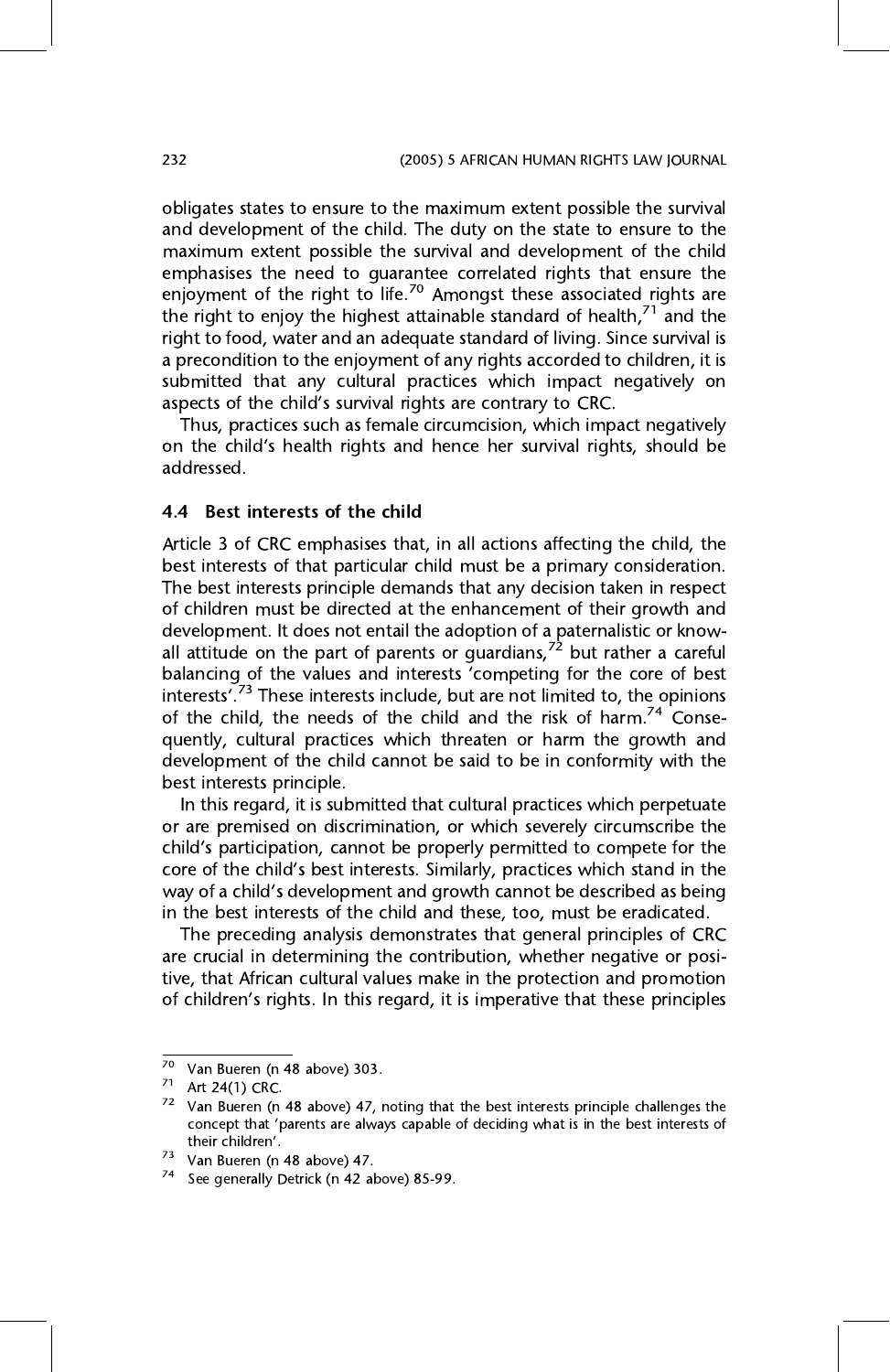#### THE CONVENTION ON THE RIGHTS OF THE CHILD 2333 STREET

must be worked into the African cultural norms of children's rights so that the determination of compatibility comes from within African cultures themselves, as opposed to externally.

However, it is worth noting that most of the cultural practices which are contrary to the above principles are accepted and legitimate within the various communities in which they are practised. Fortunately for African children, though, these practices are not immutable. It is possible to defrock them of their legitimacy, as such practices are incompatible with the general cultural legitimacy accorded to children's rights.<br>To this end, culturally appropriate interventions for the legitimisation of To this end, culturally appropriate interventions for the legitimisation of children's rights and the de-legitimisation of the practices must be

### 5 Challenging harmful cultural practices: Process and prospects

are 'eclectic, dynamic and subject to significant alteration over time'.<sup>75</sup><br>They are susceptible to and respond to influences by social economic They are susceptible to, and respond to, influences by social, economic<br>and political forces. Thus, traditional cultural beliefs are neither monolithic nor unchanging. In fact, one of the apparent paradoxes of culture is the way it combines stability with dynamic continuous change.<sup>76</sup> As<br>Herskovitz correctly observes<sup>.77</sup> Herskovitz correctly observes:<br>77. Culture is flouible and bolds mea

Culture is flexible and holds many possibilities of choice within its framework<br>... [T]o recognise the values held by a given people [at any given time] in no way implies that these values are a constant factor in the lives of succeeding generations of the same group.

Thus, culture and cultural practices are not immutable, but are rather inherently responsive to new ideas and ways of doing things suggested by external influences and demanded by internal needs.<sup>78</sup>

The relevance of these observations to the present discussion is that traditional cultural practices which are inimical to the protection of children's rights are not cast in stone. On the contrary, these practices are open to challenge, reformulation and substitution.<sup>79</sup> Consequently, the legitimacy enjoyed by practices such as female circumcision, sonpreference or such like is open to challenge and substitution by the universal human rights norms which inform children's rights.<br>However, it must always be anneciated that the degree of flexibility

 $\frac{1}{2}$  must always be approximated that the degree of choices which it offers its permitted by a culture and the range of choices which it offers its

<sup>&</sup>lt;sup>75</sup> Ibhawoh (n 3 above) 841.<br><sup>76</sup> An-Na'im (n 17 above) 27. See also GJ Herskovitz Cultural dynamics (1964) 4 6.<br><sup>77</sup> Herskovitz (n 76 above) 49-50.<br><sup>78</sup> Ibhawoh (n 3 above) 841.<br><sup>79</sup> An-Na'im (n 45 above) 64.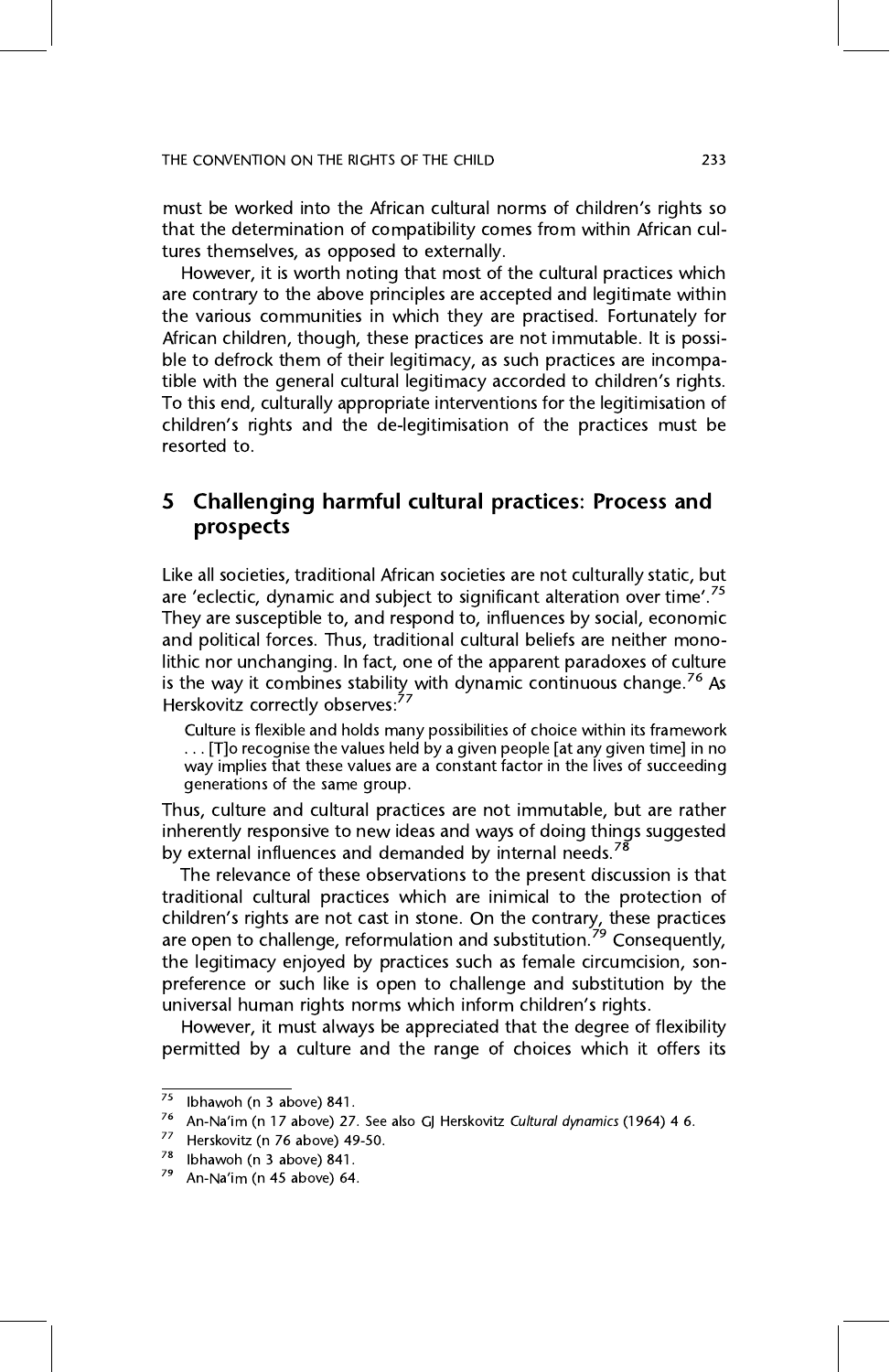members are themselves determined and controlled by what An'Naim<br>calls the 'internal criteria of legitimacy' <sup>80</sup> In other words, the procecalls the 'internal criteria of legitimacy'.<sup>80</sup> In other words, the proce-<br>dures and the substantive arguments adopted to challenge the validity dures and the substantive arguments adopted to challenge the validity<br>of cultural notions must themselves enjoy acceptance by members of the culture. Thus, in attempting to alter or replace the various cultural practices like the ones we have referred to in this discussion, it is critical that the methods of contestation or challenge do not negate the integrity of the various cultures within which such practices are condoned.

In this respect, it is worth noting that a large part of the debate concerning harmful cultural practices has been conducted in an elitist, top-down manner. $81$  This has involved the evaluation of practices without regard to the social context or cultural justifications.<sup>82</sup> Alternatively, where social context and cultural justifications have been taken into consideration, these have been dismissed quickly and easily as misconceptions.<sup>83</sup>

This approach has resulted in the rejection of the processes themselves, thereby forestalling the opportunity for substantive discourse. Thus, for example, the practice of female circumcision has remained prevalent in many African societies, notwithstanding extensive national and international legislation against the practice. $84$  This trajectory has not been observed in respect of female circumcision alone, but also in the case of forced marriages, child marriages and gender discrimination.<sup>85</sup> Consequently, the design and implementation of culturally legitimate procedures for eradicating these practices are critical to the imate procedures for eradicating these practices are critical to the success of the children's rights project in Africa.

 $\frac{1}{80}$  An-Na'im (n 17 above) 27. See also Ibhawoh (n 3 above) 841.<br>81 In literature, this type of discourse has been variously termed 'arrogant perception',

<sup>&#</sup>x27;moral arrogance' 'cultural imperialism' or 'cultural chauvinism'. However, all these<br>colourful expressions refer to what is commonly known as ethnocentrism. Gunning (n 58 above) 189; Mutua (n 19 above) 357.

<sup>&</sup>lt;sup>82</sup> Freeman (n 42 above) 2-4, reporting on the consternation of some English gentlefolk at the idea of child marriage.

<sup>&</sup>lt;sup>83</sup> Eg, in *In Re Oluloro*, Kendall Warren J suspended the deportation of Lydia Oluloro from the USA on the ground that if returned to her country of citizenship, Nigeria, she would be subjected to female circumcision. In his judgment, Warren was of the opinion that the practice is 'archaic, cruel and dangerous'. It is inconceivable that the mothers who let their daughters undergo female circumcision perceive the practice in mothers who let their daughters undergo female circumcision perceive the practice in<br>the same terms as Kendall. (In Re Oluloro is cited in PD Rudloff 'In Re Oluloro: Risk of female genital mutilation as "extreme hardship" in immigration proceedings' (1995)<br>female genital mutilation as "extreme hardship" in immigration proceedings' (1995) 26 St Mary's Law Journal 877).<br><sup>84</sup> See V Oosterveld 'Refugee status for female circumcision fugitives: Building a

Canadian precedent' (1993) 51 University of Toronto Faculty of Law Review 277 299-<br>300, reporting that laws in Egypt, Guinea, Tanzania, Sudan and the Central African Republic prohibiting female circumcision have had little or any effect. See also K Boulware-Miller 'Female circumcision: Challenges to the practice as a human rights violation' (1995) 8 Harvard Women's Law Journal 155; Ibhawoh (n 3 above) 894.

 $85$  Ibhawoh (n 3 above) 848-849, noting the continuation of harmful cultural practices despite their prohibition in African constitutions.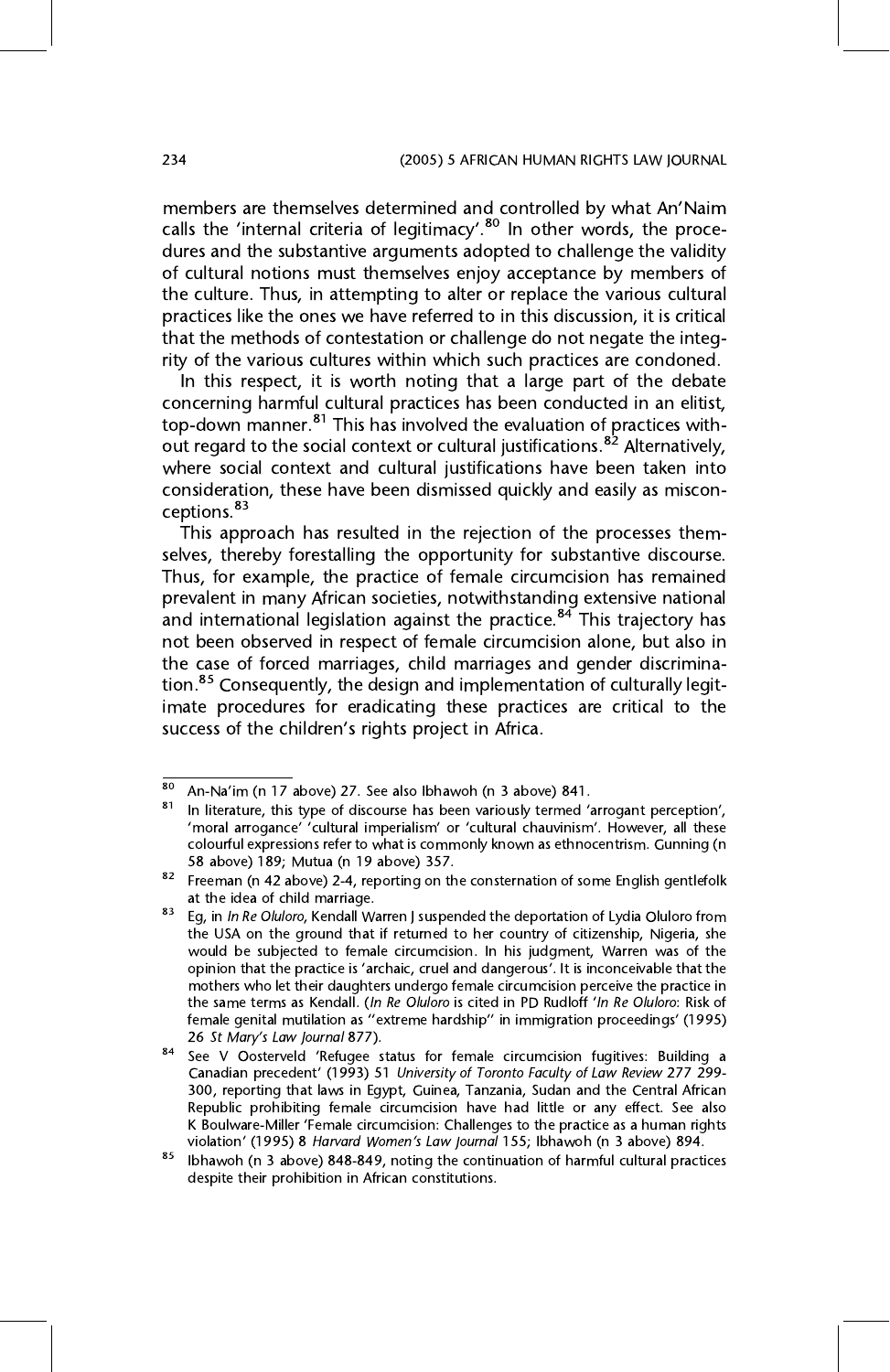Apart from procedural legitimacy, it is also important that there is substantive legitimacy. Thus, proposed alternatives must be perceived by the societies concerned as relevant to their needs and expectations.<sup>86</sup> In other words, the proponents of change must not only demonstrate that they have a valid claim for change within that particular culture, but they must also adopt arguments and means of presentation which are accepted as internally valid or legitimate.<sup>87</sup>

In this respect, it must be observed that a significant part of the debate surrounding practices harmful to the child has not been structured in African cultural terms, but has rather relied on language and symbols alien to the societies where the condemned practices are sanctioned.<sup>88</sup> The illegitimacy of this approach is evidenced by the resilience of the condemned practices despite the full-fledged attacks against them. Consequently, it is essential that the discourse against harmful cultural practices is structured in a way that does not nurture resistance to cultural change, but is rather designed in a manner that promotes the substitution of harmful practices with notions of children's rights.<br>A good illustration of the effectiveness of culturally appropriate pro-

A good illustration of the effectiveness of culturally appropriate promunities in the south of Malawi have attempted to deal with the practice of *fisi* (hyena) during girls' initiation ceremonies. The practice<br>entails that at the end of formal instruction during the initiation period entails that, at the end of formal instruction during the initiation period, the *fisi* goes into the compound where the initiates are ensconced to the fising goes into the compound mode in a matter are encounted to<br>  $\frac{1}{2}$  examine' whether they are able to practise the concepts and theories which they have been taught regarding sex and sexuality. Since afisi awiri sapasula khola limodzi (two hyenas cannot attack the same kraal), one fisi would necessarily administer the examination to all the initiates. Given the prevalence of HIV/AIDS in Malawi,<sup>89</sup> the harmful nature of the practice cannot be gainsaid. Although it is very difficult to get concrete and accurate data regarding the effects of the practice due to the secretive nature of the initiation process, its consequences on the socio-economic fabric of the community are no less dire. Long and cumulative illnesses, such as those associated with HIV infection, not only ravage the patient, but also deplete already meagre resources as poor families attempt to provide care for their sick. Household economic productivity falls because sick children can no longer fulfil their roles and other family members' time is spent in looking after the sick

<sup>&</sup>lt;sup>86</sup> An-Na'im (n 45 above) 67.<br><sup>87</sup> An-Na'im (n 45 above) 68.<br><sup>88</sup> I hesitate to call this mode of discourse 'western' or 'eurocentric', although it has frequently been so termed in literature.

<sup>&</sup>lt;sup>89</sup> At the end of 2001, it was estimated that 15% of Malawians aged between 15 and 49 were HIV positive. See UNAIDS/WHO *Epidemiological fact sheet on HIV/AIDS: Malawi:* Update 2002, http://www.who.int/emc-hiv/fact-sheets/pdfs/Malawi\_EW.pdf (accessed 22 September 2005). cesse 22 September 2005).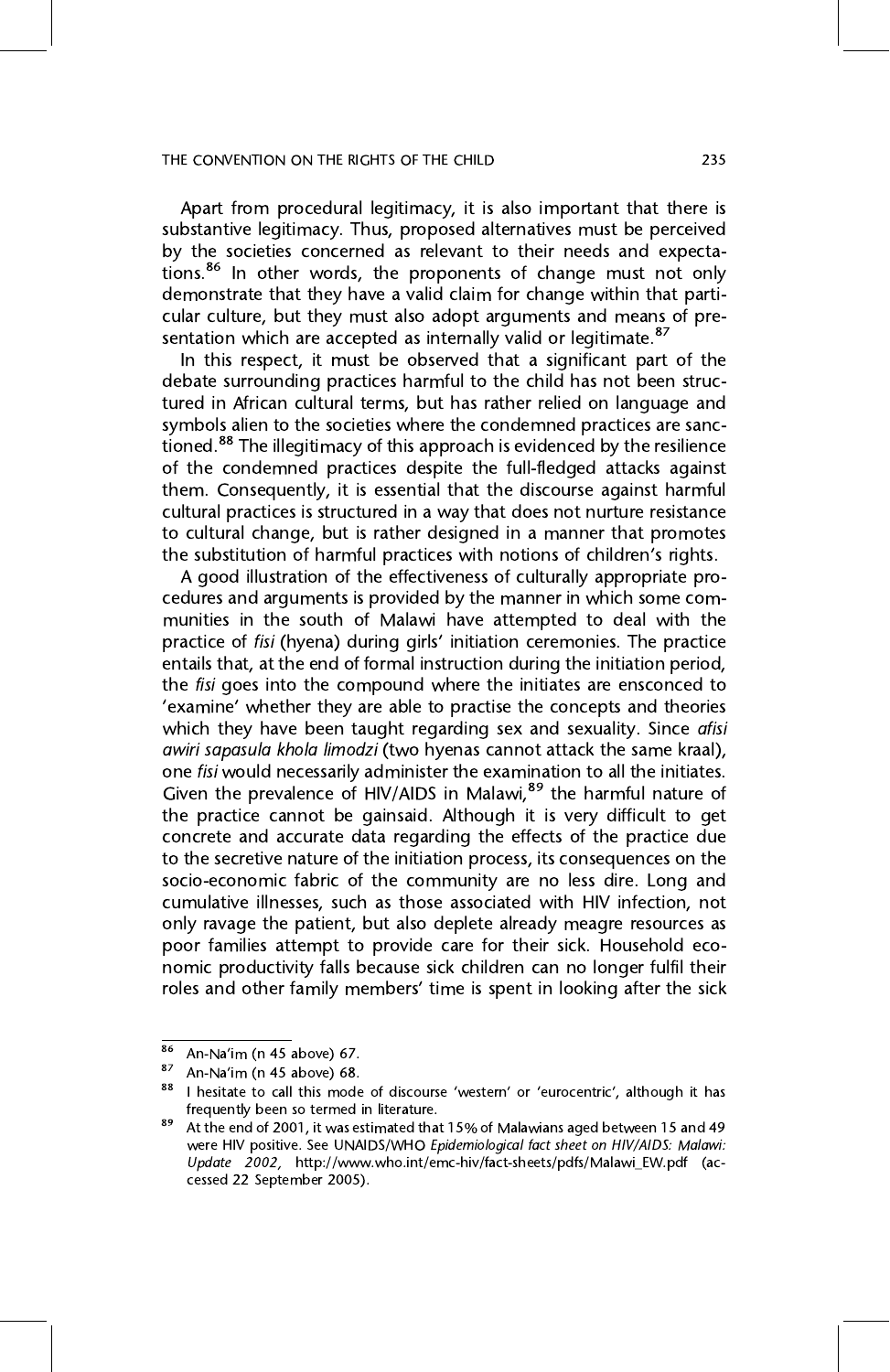child. These factors only serve to exacerbate the already inadequate support during illness. The impact on the girls themselves is grave. They can no longer continue their education due to ill-health. They have to face discrimination because of the taboos associated with HIV-related illness. For most, the resulting AIDS infection is a slow, agonising and often lonely death.

Consequently, the village elders were approached and advised that the practice must be done away with, as it endangered the lives of many. The elders, however, remained adamant, arguing that the initiamany. The energy remains a handled adamancy arguing that the initia-<br>tion of girls was crucial as nobody wants an 'untrained' wife. They erly trained' frequently ended in divorce and that nobody 'wanted a<br>wife they were sure to divorce a few years down the line'. These arguwife they were sure to divorce a few years down the line'. These argu-<br>ments were met with the response that a divorced wife was better than a dead wife or, worse still, no wife at all (because all the girls had died from HIV/AIDS). To emphasise this point, it was contended that the whole initiation process was directed at ensuring a happy family life while initiative process was directed at ensuring a happy family life and the wife fell side is therefore is the wife fell side of the wife  $\mathcal S$ the marriage.<br>Conceding the logic of these arguments, the elders relented and

advised the women who manage the initiation ceremonies that examinations by fisi were no longer necessary. Although there are reports that the practice continues in some communities, a lot of *afisi* have lost their jobs. It is unlikely that these results would have been achieved if the elders were told that the practice was 'archaic, cruel and dangerous'<sup>90</sup> or that it was contrary to the provisions of CRC to expose chil-<br>drep to this kind of harm dren to this kind of harm.<br>The preceding analysis may lead some to question whether interna-

tional norms respecting the rights of the child have any place in the eradication of harmful practices when so much depends on the internal dynamics of those cultures which observe practices inimical to the growth and development of the child. The obvious answer is that international norms, appropriately presented, constitute a substantive challenge to the legitimacy of the practices which are harmful to children. They are the alternatives to be utilised in the process of cultural change towards a greater respect for children's rights. Without the articulation<br>of these international porms, there would be no alternatives to female of these international norms, there would be no alternatives to female circumcision, son-preference or like practices.

These norms already enjoy support within African societies by virtue of the way the protection of children is viewed. The incorporation of these new ideals is, therefore, a struggle for greater protection than is these new ideals is, therefore, a struggle for greater protection than it currently available. Admittedly, the process is not easy, given the

See n 81 above.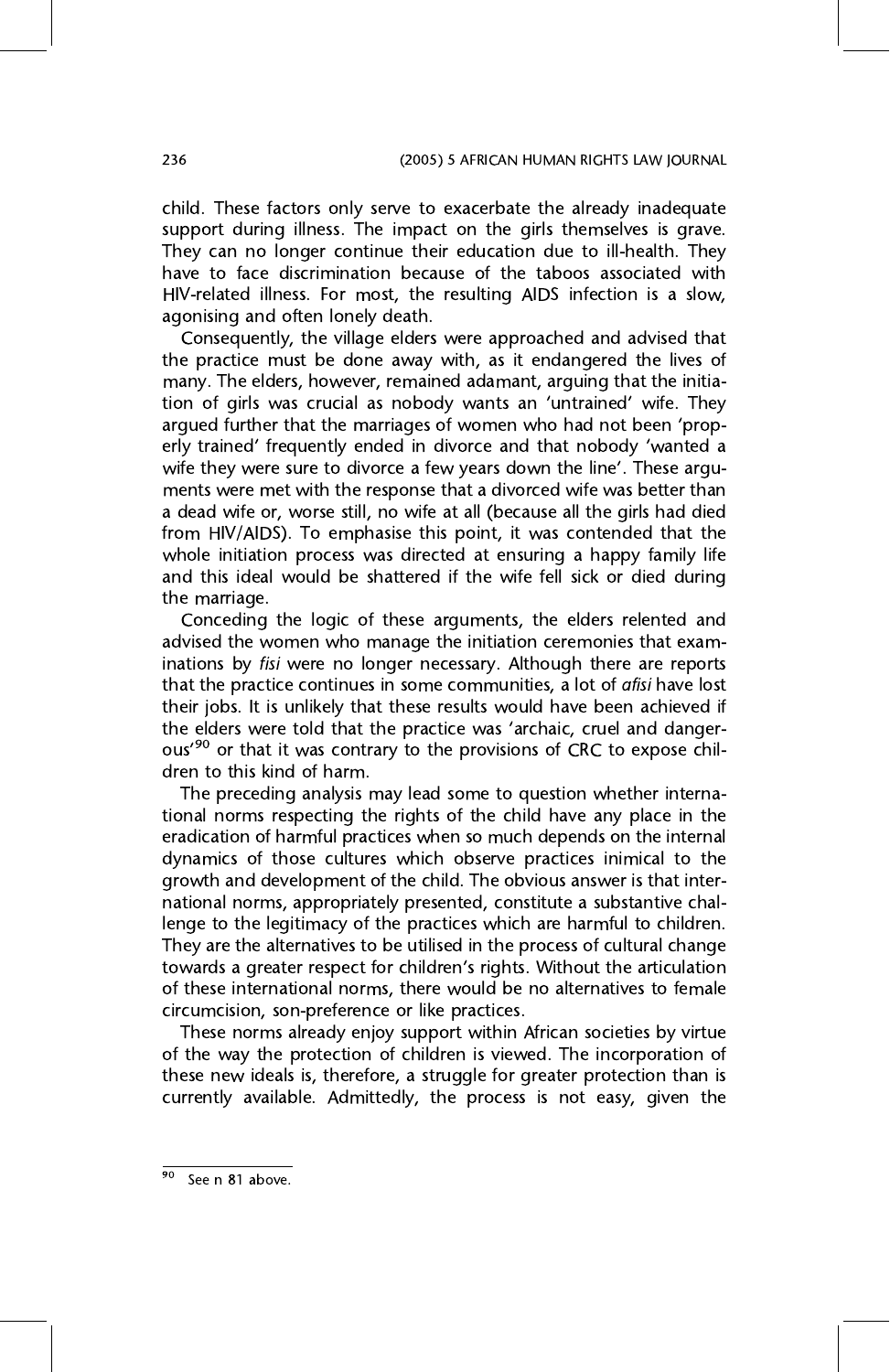deep-rooted nature of most of these practices.<sup>91</sup> However, the adop-<br>tion of correct procedures and the formulation of legitimate arguments should demonstrate the need to expand current ideas about children and childhood within African societies and should prove instrumental in bringing about cultural change which advances the struggle for chilbringing about cultural change which advances the struggle for chil-dren's rights.

#### Conclusion 6 6 Conclusion

motion and protection of children's rights is the first step towards the<br>eradication of practices and beliefs barmful to children. However, there eradication of practices and beliefs harmful to children. However, there is a need to concretise the aspirations embodied in these standards through the implementation of programmes, projects and other interventions which result in positive norm change. In this regard, governments, practitioners, academics and community members should take heart in the fact that traditional African values generally support children's rights. However, it must also be appreciated that there are some<br>practices which militate against the implementation of children's rights practices which militate against the implementation of children's rights cated by a simple process of legislation of alternative norms. There is a need for an appropriately structured internal discourse directed at the re-evaluation, reformulation and replacement of values. This process, it is submitted, must be done in a manner which is neither culturally offensive nor results in the loss of African cultural integrity.

There are several practical steps which may be taken to ensure that international standards promote the eradication of harmful cultural practices, such as female genital mutilation, inappropriate initiation rites and others. Firstly, cultural values and the reasons for the existence of a practice must be clearly and adequately understood before embarking on a programme of eradication.

Embarking on a programme of enalisments.<br>Secondly, governments and civil society need to design 'original'<br>interventions against the practices. By this it is meant that the solutions interventions against the practices. By this it is meant that the solutions towards achieving eradication must be sourced and drawn up in consultation with practising communities, as opposed to being merely copied from outside standards. In this regard, governments and children's rights practitioners must be aware that the mere cloning of<br>external legislation or standards formulated in other contexts has a external legislation of failing than those that are grounded and localised greater chance of failing than those that are grounded and localised.

<sup>&</sup>lt;sup>91</sup> Eg, female circumcision is described as a '2000 year-old practice' in some literature.<br>See B Breitung 'Interpretation and eradication: National and international responses **See Breitung Interpretation:** The international Law Review 657 658.<br>to female circumcision' (1996) 10 *Emory International Law Review* 657 658.